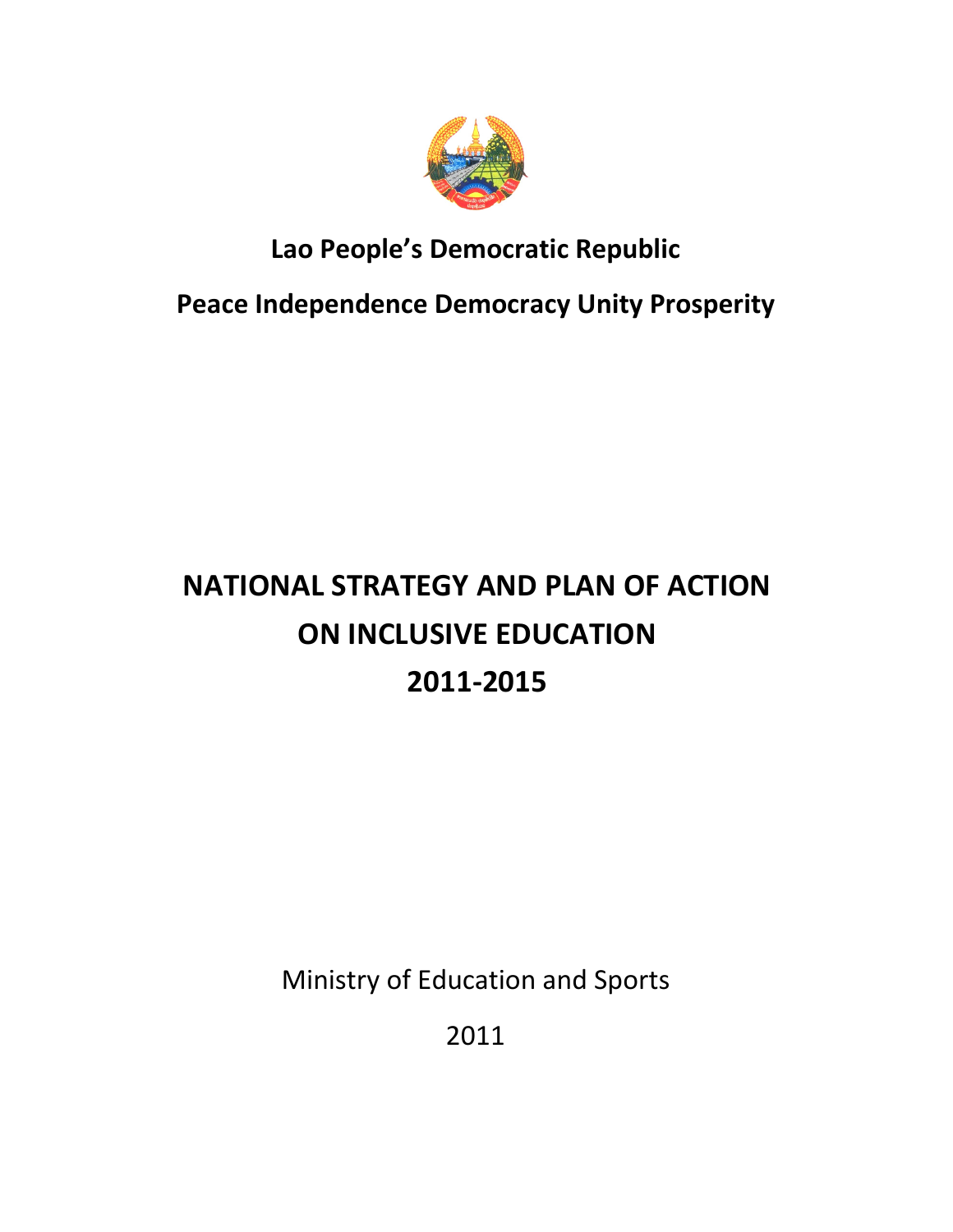# Contents

| Annex 1: EDUCATION SECTOR DEVELOPMENT PRIORITIES FOR 2011-2015 25 |  |
|-------------------------------------------------------------------|--|
|                                                                   |  |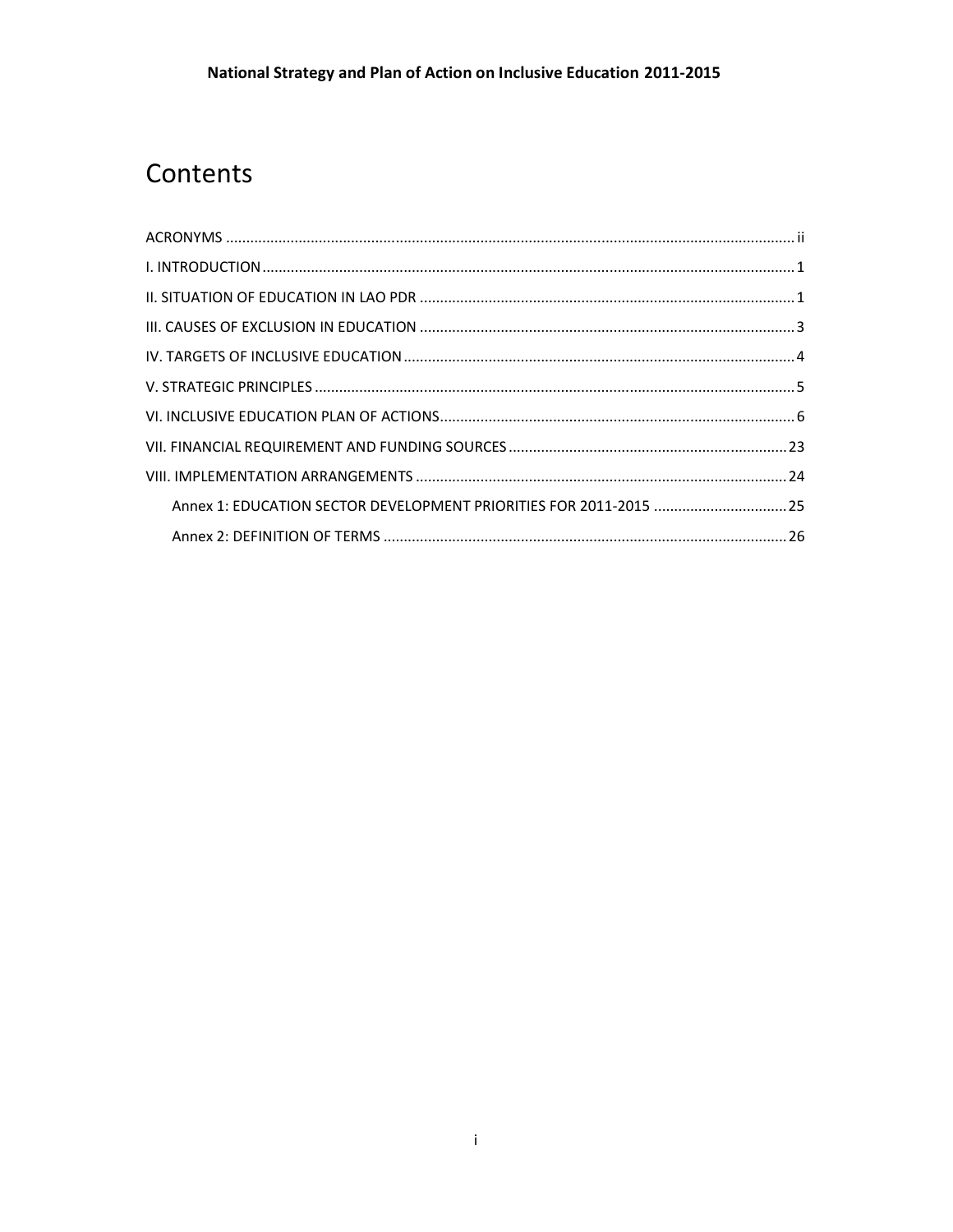# ACRONYMS

| <b>DESB</b>  | <b>District Education and Sports Bureau</b>                   |
|--------------|---------------------------------------------------------------|
| <b>DHE</b>   | Department of Higher Education                                |
| <b>DOF</b>   | Department of Finance                                         |
| DOI          | Department of Inspection                                      |
| <b>DOP</b>   | Department of Organization and Personnel                      |
| <b>DPC</b>   | Department of Planning and Cooperation                        |
| <b>DPEA</b>  | Department of Physical Education and Art                      |
| <b>DPPE</b>  | Department of Preschool and Primary and Preschool Education   |
| <b>DSA</b>   | Department of Student Affairs                                 |
| <b>DSE</b>   | Department of Secondary Education                             |
| <b>DTT</b>   | Department of Teacher Training                                |
| ECCD         | Early Childhood Care and Development                          |
| ECE          | Early Childhood Education                                     |
| <b>EFA</b>   | <b>Education for All</b>                                      |
| <b>EMIS</b>  | <b>Education Management Information System</b>                |
| <b>ESDF</b>  | <b>Education Sector Development Framework</b>                 |
| <b>ESITC</b> | <b>Education Statistics and Information Technology Centre</b> |
| ESQAC        | <b>Educational Standards and Quality Assurance Centre</b>     |
| <b>GER</b>   | Gross Enrolment Rate                                          |
| <b>IEAWN</b> | Inclusive Education and Advancement of Women Network          |
| IEC          | <b>Inclusive Education Centre</b>                             |
| <b>IVET</b>  | Integrated Vocational Education and Training                  |
| <b>LDPA</b>  | Lao Disabled People's Association                             |
| LFNC         | Lao Front for National Construction                           |
| LTU          | Lao Trade Union                                               |
| LWU          | Lao Women's Union                                             |
| <b>LYU</b>   | Lao Youth Union                                               |
| MOE          | Ministry of Education                                         |
| MOF          | Ministry of Finance                                           |
| <b>MOFA</b>  | Ministry of Foreign Affairs                                   |
| MOH          | Ministry of Health                                            |
| MOIC         | Ministry of Information and Culture                           |
| <b>MOJ</b>   | Ministry of Justice                                           |
| <b>MOLSW</b> | Ministry of Labor and Social Welfare                          |
| <b>MOPS</b>  | Ministry of Public Security                                   |
| <b>MOPWT</b> | Ministry of Public Works and Transport                        |
| <b>MPI</b>   | Ministry of Planning and Investment                           |
| <b>NA</b>    | National Assembly                                             |
| <b>NCEFA</b> | National Commission on Education for All                      |
| <b>NCMC</b>  | National Commission for Mother and Child                      |
| NDMC         | National Disaster Management Committee                        |
| <b>NDMO</b>  | National Disaster Management Office                           |
| <b>NFE</b>   | <b>Non-Formal Education</b>                                   |
| NGO          | Non-Governmental Organization                                 |
| MOHA         | Ministry of Home Affairs                                      |
| <b>PESS</b>  | Provincial Education and Sports Services                      |
| <b>RIES</b>  | Research Institute for Education Sciences                     |
| <b>SREAC</b> | Strategy Research and Education Analysis Center               |
| TEI          | <b>Teacher Education Institution</b>                          |
| <b>TVET</b>  | <b>Technical Vocational Education and Training</b>            |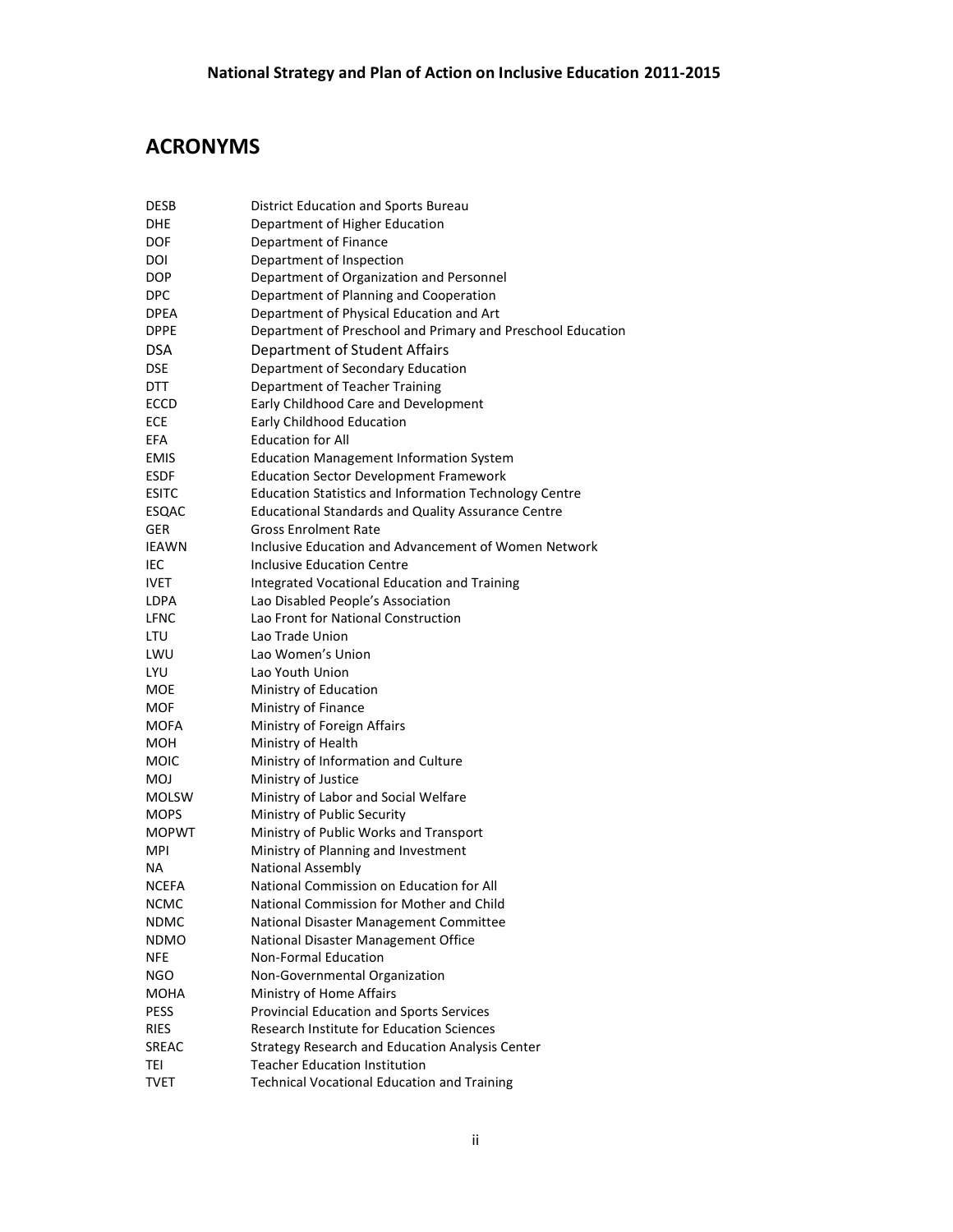# NATIONAL STRATEGY AND PLAN OF ACTION ON INCLUSIVE EDUCATION 2011-2015

# I. INTRODUCTION

The Government of Lao PDR issued decree No. 509/PM on 07 December 2010 to adopt and promulgate the National Policy on Inclusive Education to complement and reinforce the implementation of the National Plan of Action on Education for All 2003-2015, the National Education System Reform Strategy for 2006-2015, the Education Sector Development Framework 2009-2015 and the Education Development Plan 2011-2015. These documents, taken together, guide the equitable provision of quality education in order to reduce and eventually eliminate disparities in access to education of disadvantaged groups, especially girls and women, ethnic groups, people with disabilities and people in socio-economic difficulty.

The successful implementation of such a policy requires the development of a National Strategy and Plan of Action on Inclusive Education, focusing on addressing all barriers to accessing education of good quality by creating friendly, safe, and protective environments for all learners, without discrimination, and by encouraging learners, families, and communities to be involved effectively in learning; developing an education system that is continuously adapting to the needs of the individual learner rather than the learner adapting to the needs of the school; and ensuring that all learners are both "included" in the classroom and "included" in quality learning.

# II. SITUATION OF EDUCATION IN LAO PDR

Based on the report of the implementation of the 2009-2010 Education Development Plan, it was found that the development of national education has shown substantial progress. The number of children attending pre-primary schools and kindergartens has reached 95,974 (47,835 girls; 48,139 boys). There are 8,968 primary schools, of which 5,129 are complete primary schools. The net enrolment rate in primary school is 92.7% (91.7% for girls, 93.7% for boys), and the gross enrolment in lower secondary school is 60.2% (55.5% for girls, 64.6% for boys). The Government's budget allocation to the education sector as a percentage of total government expenditure is 15.44%. Gender equity in education has also shown gradual improvement; the gender parity index for children aged 6-10 is 0.98. At the same time, there has been a greater expansion of the private sector in education which covers 3.5% of the total number of students.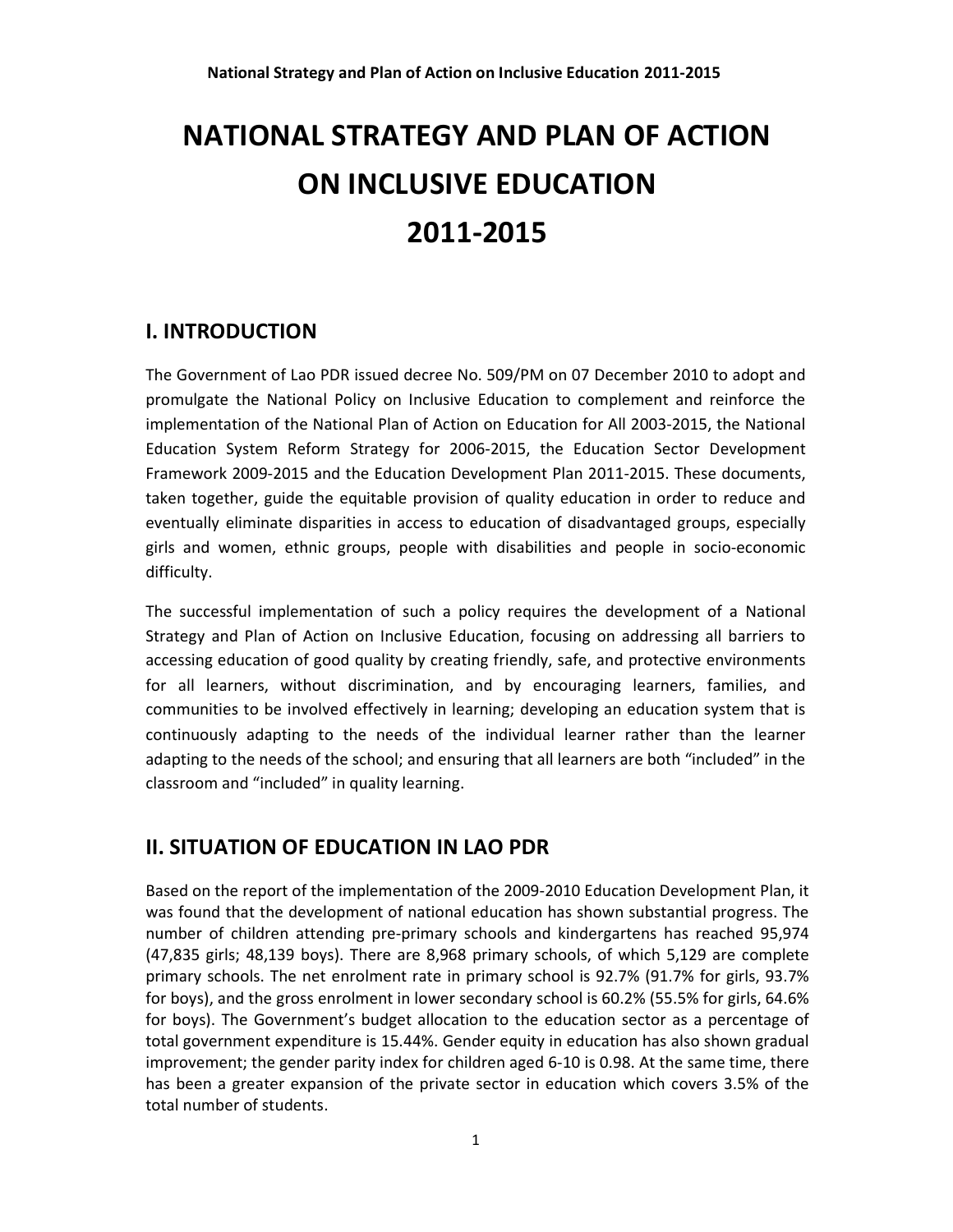Despite these achievements in implementing the National Plan of Action for Education for All, a number of challenges remain. Of special importance is the disparity in enrolment, repetition, drop-out, and completion rates between males and females, among ethnic groups, between non-poor and poor districts, and between urban areas, rural areas with road access, and rural areas with no road access. The higher the level of education, the larger the disparity; for example, the net enrolment rate for primary education in non-poor districts is 95.1% compared to 88.1% in the poorest districts; the drop-out rate is 6.3% compared to 7.6%; the repetition rate is 11.9% compared to 17.2%; and the survival rate to grade 5, 73.1% compared to 68.3%. Also, the gender parity index in lower secondary education is 0.86 and in upper secondary education, 0.82; the number of students in vocational and technical education is 14,009 (4,809 females; 9,200 males) and in higher education, 101,954 (41,883 females; 60,071 males). In 2007-2008, only 4,569 children with disabilities or approximately 4% of all school-aged children with disabilities<sup>1</sup> were actually enrolled in preschools, primary and secondary education and receiving appropriate assistance from trained teachers.

The results of the National Literacy Survey conducted in 2001 also showed disparities between genders and different ethnic groups. The national literacy rate for the 15-59 age group was 45% for men and 30% for women. But the differences were even larger by language family: 56% for men and 48% for women of the Lao-Tai language family, 36% for men and 23% for women of the Mon-Khmer language family, 26% for men and 16% for women of the Sino-Tibetan language family, and 39% for men and 12% for women of the Hmong-Iu-Mien language family.

Other learners excluded from education include street and working children, orphans, victims of trafficking and violence, pregnant girls and young mothers of school age, and children infected/affected by HIV and AIDS and in conflict with the law, either in jails or in drug rehabilitation programmes.

l,

 $^1$  Based on global surveys, it is estimated that the number of people with disabilities is 10% of the world's population of which 4% are people with severe disabilities. In 2007-2008 the number of children in Lao PDR of primary and secondary school age was 1,135,000; therefore, it is estimated that those with disabilities could total 113,500.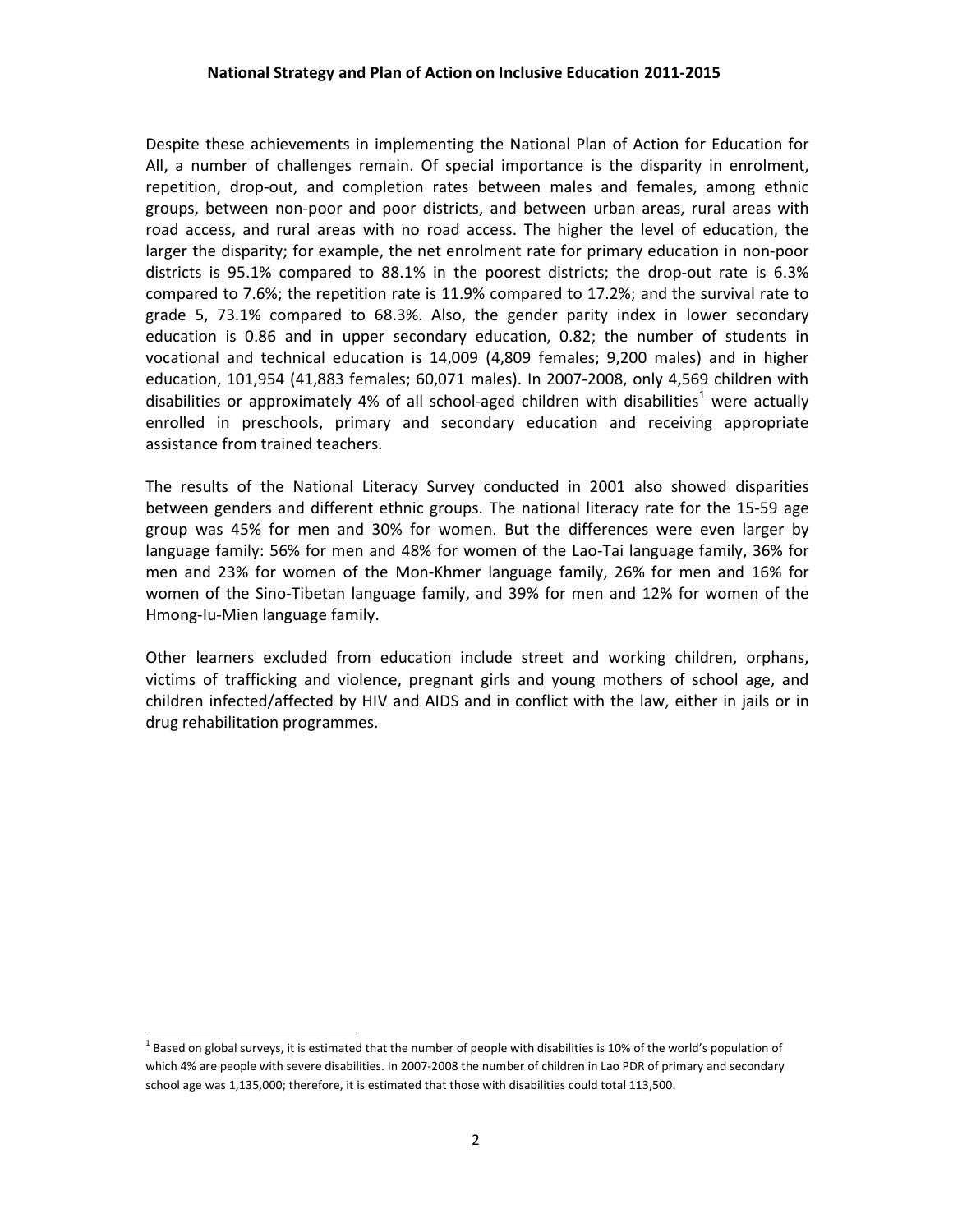# III. CAUSES OF EXCLUSION IN EDUCATION

Some key factors causing the above disadvantaged groups to be excluded from education are:

- $\circ$  the low quality of education with teachers lacking experience and motivation, the lack of relevance to local needs of curricula and teaching-learning materials, and the lack of facilities and services
- $\circ$  some beliefs and traditions which hinder the education of girls, people with disabilities and other disadvantaged groups
- $\circ$  poverty which makes education unaffordable for many families; e.g., children are required to assist the family in farming and foraging
- $\circ$  scattered and remote settlements making the provision of education services to all areas and access to education by rural populations difficult
- $\circ$  the difficulties faced by ethnic children who do not speak Lao in understanding the content taught at schools, which is one of the causes of the high repetition and dropout rates in grades 1-3
- $\circ$  some legislation which is not responsive to the needs of girls, women, ethnic groups, people with disabilities and people in socio-economic difficulty
- $\circ$  the limited capacities of human resources and institutions to support inclusive education and weak coordination among concerned sectors
- o weak mechanisms for data collection and analysis on the educational status of disadvantaged groups, especially the lack of disaggregated data by gender, ethnicity, disabilities, wealth quintiles, etc., which are needed for effective planning, monitoring and evaluation
- $\circ$  limited investment in educational development in general, and for the education of excluded groups in particular.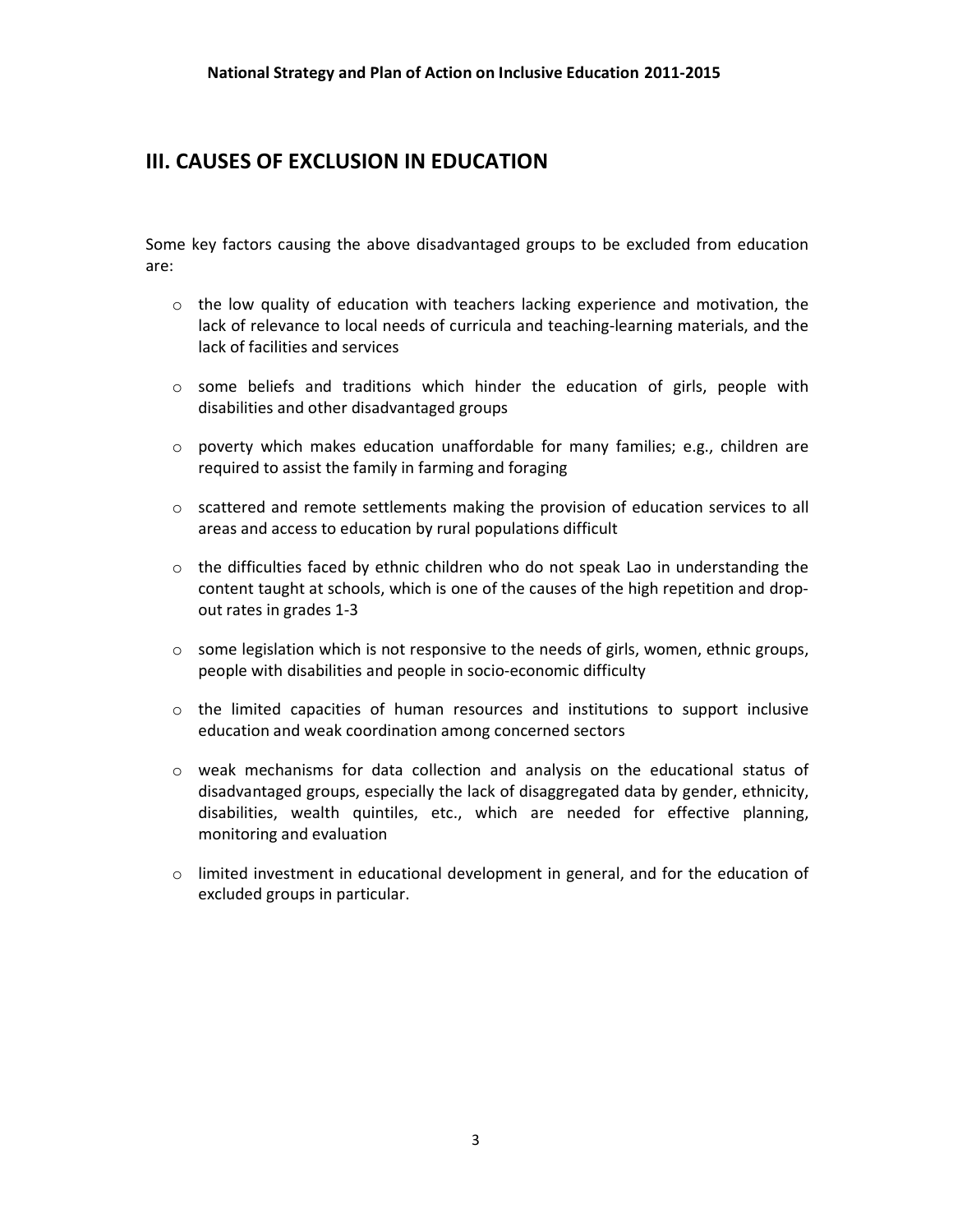# IV. TARGETS OF INCLUSIVE EDUCATION

The main purpose of the National Strategy and Action Plan on Inclusive Education is to contribute toward achieving the goals and targets derived from the National Plan of Action on Education for All 2003-2015, the National Education System Reform Strategy for 2006- 2015, the Education Sector Development Framework 2009-2015 and especially the Education Development Plan 2011-2015, with a special focus on addressing disparities and ensuring gender parity, parity among ethnic groups and between districts in all education indicators and meeting the needs of learners with disabilities:

- a) Ensure 39% of children 3-5 years old, especially girls from poor ethnic communities and children with disabilities, have access to community-based school readiness programmes, crèches, pre-primary education, and pre-primary attached classes.
- b) Achieve a primary net enrolment rate (NER) of 98%, a net intake rate for primary grade 1 of 100%, and a survival rate to grade 5 of 95%, with gender parity, by 2015.
- c) Achieve lower and upper secondary gross enrolment rates of 75%, with gender parity, by 2015.
- d) Ensure access to Technical and Vocational Education and Training (TVET) for at least 50,000 students, with 50% of the students being female and 20% from poor families.
- e) Increase access to higher education and teacher education, with 50% of the students being female and 20% from poor families.
- f) Increase the literacy rate for women aged 15-40 to 93% in 2015.
- g) Ensure that all principles of inclusive education, especially human rights, child rights, gender equality, equality among ethnic groups, and the equality of opportunity for people with disabilities, are mainstreamed into all dimensions and levels of the education system; i.e., human resource development; recruitment and promotion policies; the development of curricula and teaching-learning materials; and school management and classroom practices by 2015.
- h) Ensure that by 2015 at least 12% of schools and educational institutions in each province, at all levels and fields, are equipped with necessary resources to provide quality education to learners with different learning needs; e.g., female, ethnic groups, people with disabilities and people in socio-economic difficulty.
- i) Ensure that by 2015, at least 30% of children with mild disabilities are enrolled in Grades 1–9.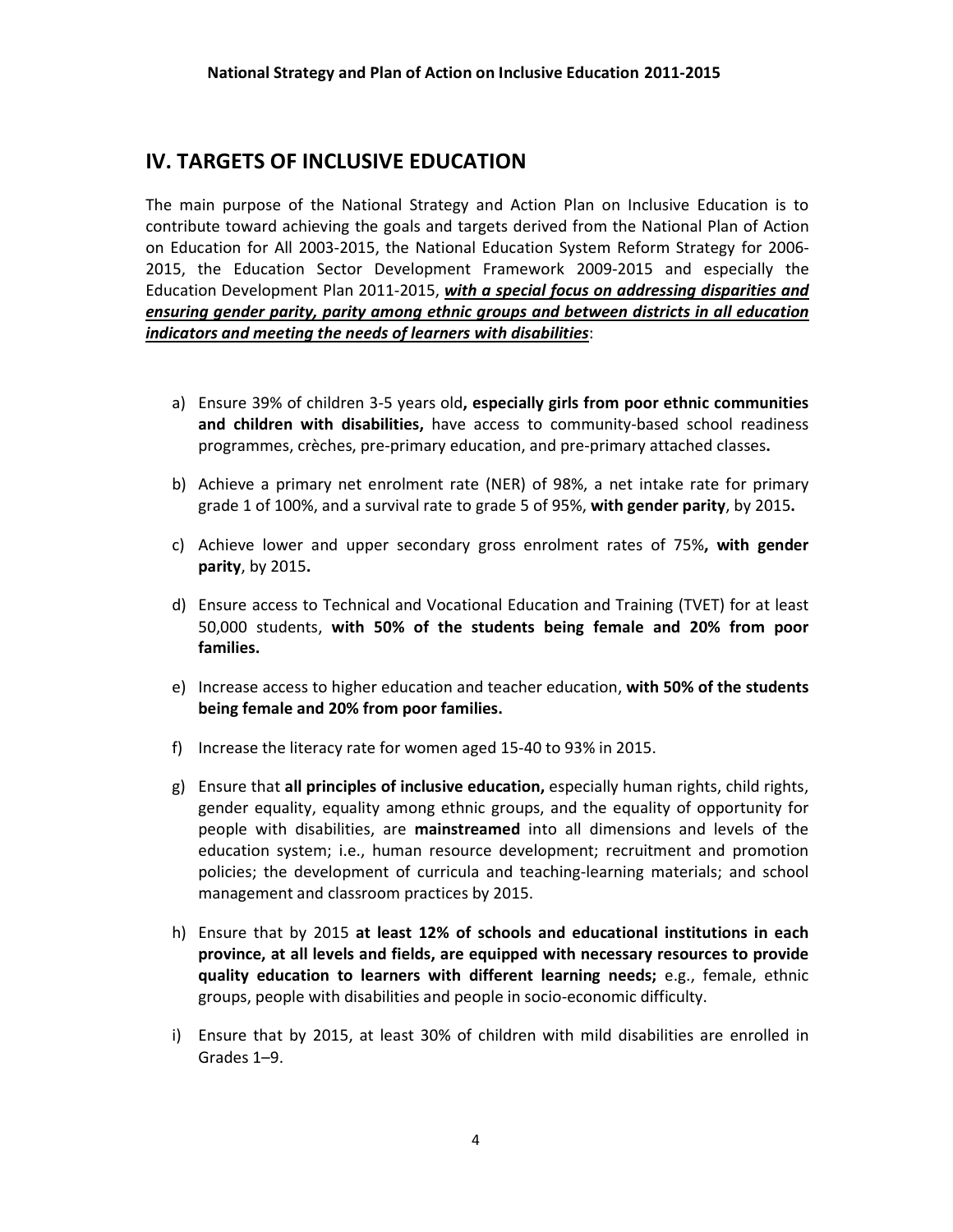### V. STRATEGIC PRINCIPLES

For the successful implementation of the National Policy on Inclusive Education, the following strategic principles, which cut across all proposed action areas, will be applied:

- a) Acknowledgement of inclusive education as a systematic and continuing process of addressing the diverse needs of all learners by reducing barriers to and within the learning environment and ensuring the full inclusion of these learners in the education system;
- b) Institutionalization/mainstreaming of inclusive education within all levels and subsectors of the national education system, including strengthening inclusive components of existing programmes;
- c) Decentralization of authority and accountability, including capacity-building and awareness-raising, to those responsible for realizing the right to education at lower administrative levels of relevant sectors and within the community to help them to analyze and understand the causes of exclusion and develop locally appropriate solutions to address educational exclusion.
- d) Cooperation and networking, to ensure that all inclusive education stakeholders, including mass organizations, civil society organizations/non-governmental organizations, local communities, and international development partners work together effectively and efficiently and share good practices in regard to inclusive education.
- e) Empowerment of women and girls, ethnic people, people with disabilities and their custodians and other disadvantaged groups to ensure that they play an active decision-making role in the planning and implementation of inclusive education programmes.
- f) Development of innovative approaches to provide quality education to disadvantaged groups.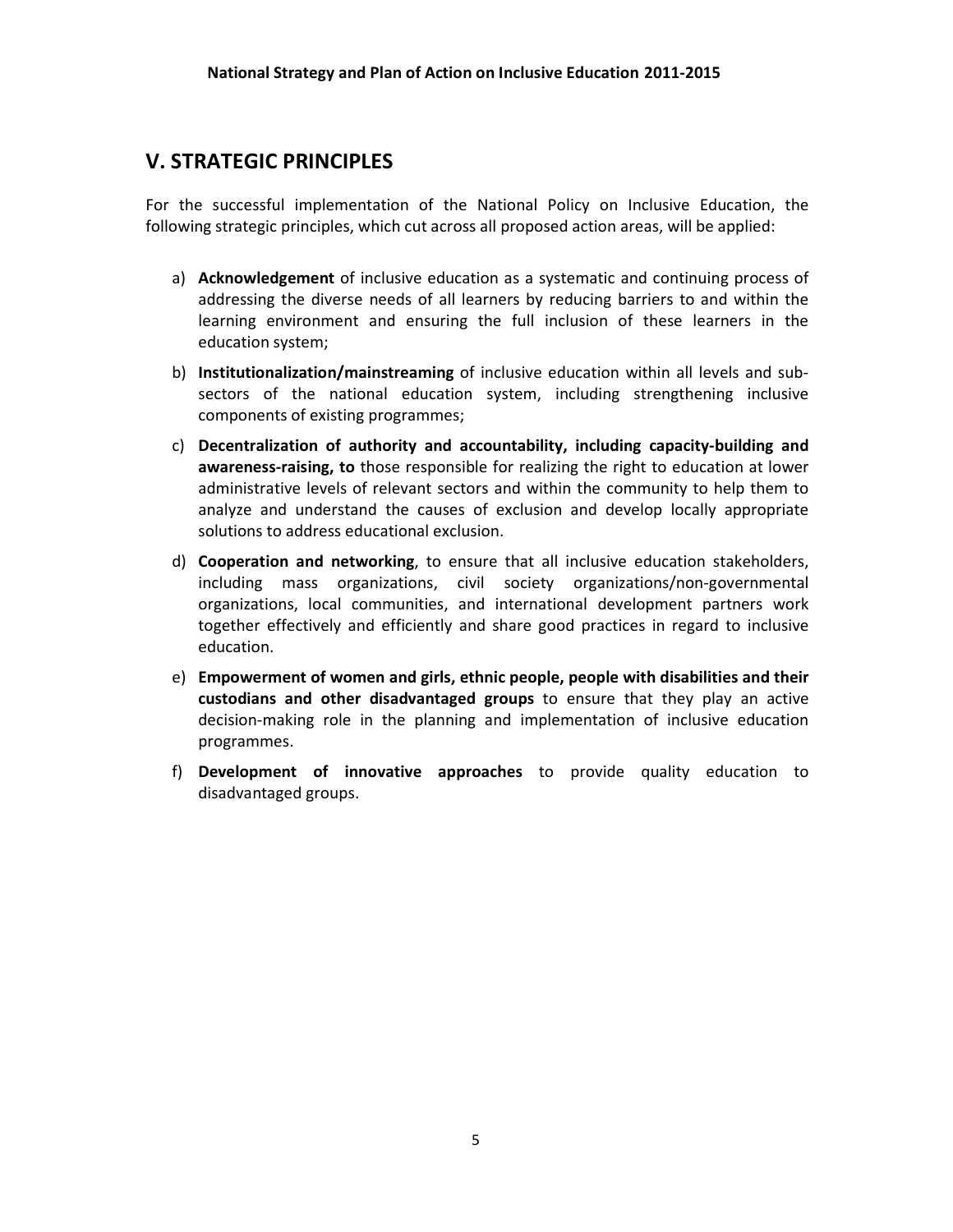#### VI. NATIONAL STRATEGIES AND PLAN OF ACTION ON INCLUSIVE EDUCATION 2011-2015

For easy reference, the following Strategies and Plan of Action on Inclusive Education are listed in accordance with the nine strategic areas in the approved National Policy on Inclusive Education No. 1170/MOE dated 29 November 2010 and endorsed by the Prime Minister's Decree No. 509/PM dated 7 December 2010.

| <b>Priority areas of action</b>                                                                                                                                                    | <b>Implementation</b> | <b>Related programmes and</b>       | <b>Responsible parties</b>     |            | <b>Estimated budget (million kip)</b> |              |
|------------------------------------------------------------------------------------------------------------------------------------------------------------------------------------|-----------------------|-------------------------------------|--------------------------------|------------|---------------------------------------|--------------|
|                                                                                                                                                                                    | period                | projects under the 2011-2015        |                                | Government | <b>Others</b>                         | <b>Total</b> |
|                                                                                                                                                                                    |                       | <b>Education Sector Development</b> |                                |            |                                       |              |
|                                                                                                                                                                                    |                       | Plan <sup>2</sup>                   |                                |            |                                       |              |
| Strategy 1: Continue to create friendly social environments at all levels of the system through advocating for social awareness and non-discrimination and developing of quality   |                       |                                     |                                |            |                                       |              |
| standards for inclusive education, especially in regard to values, traditions and attitudes towards women, ethnic groups, people with disabilities and other disadvantaged groups. |                       |                                     |                                |            |                                       |              |
| <b>Total budget for Strategy 1</b>                                                                                                                                                 |                       |                                     |                                | 1,884,338  | 434,995                               | 2,319,333    |
|                                                                                                                                                                                    |                       |                                     |                                |            |                                       |              |
| Organize public campaigns to raise                                                                                                                                                 | 2011-2015             | 1.5 Access/Inclusive Education      | IEC, MOIC, Ethnic Affairs      | 244        | 56                                    | 300          |
| awareness and understanding on the                                                                                                                                                 |                       |                                     | Committee, National            |            |                                       |              |
| importance of education, the right to                                                                                                                                              |                       |                                     | Commission for People with     |            |                                       |              |
| education of all Lao citizens and the                                                                                                                                              |                       |                                     | Disabilities, Lao Disabled     |            |                                       |              |
| duties of society in realizing this right,                                                                                                                                         |                       |                                     | People's Association NCAW,     |            |                                       |              |
| and to prevent discrimination and                                                                                                                                                  |                       |                                     | NCEFA, NCMC, mass              |            |                                       |              |
| violence against women, ethnic people                                                                                                                                              |                       |                                     | organizations (LWU, LYU, LTU), |            |                                       |              |
| and people with disabilities in families,                                                                                                                                          |                       |                                     | LFNC, local administrations,   |            |                                       |              |
| the education system and society in                                                                                                                                                |                       |                                     | education administrators and   |            |                                       |              |
| general.                                                                                                                                                                           |                       |                                     | other concerned sectors at all |            |                                       |              |
|                                                                                                                                                                                    |                       |                                     | levels, MOH, VEDC              |            |                                       |              |
| 2.<br>Disseminate relevant legislation,                                                                                                                                            | 2011-2015             | 1.5 Access/Inclusive Education      | Same as above                  | 244        | 56                                    | 300          |
| concepts, and definitions to create a                                                                                                                                              |                       |                                     |                                |            |                                       |              |
| common understanding of inclusive                                                                                                                                                  |                       |                                     |                                |            |                                       |              |
| education nationwide.                                                                                                                                                              |                       |                                     |                                |            |                                       |              |

 $2$  See Annex 1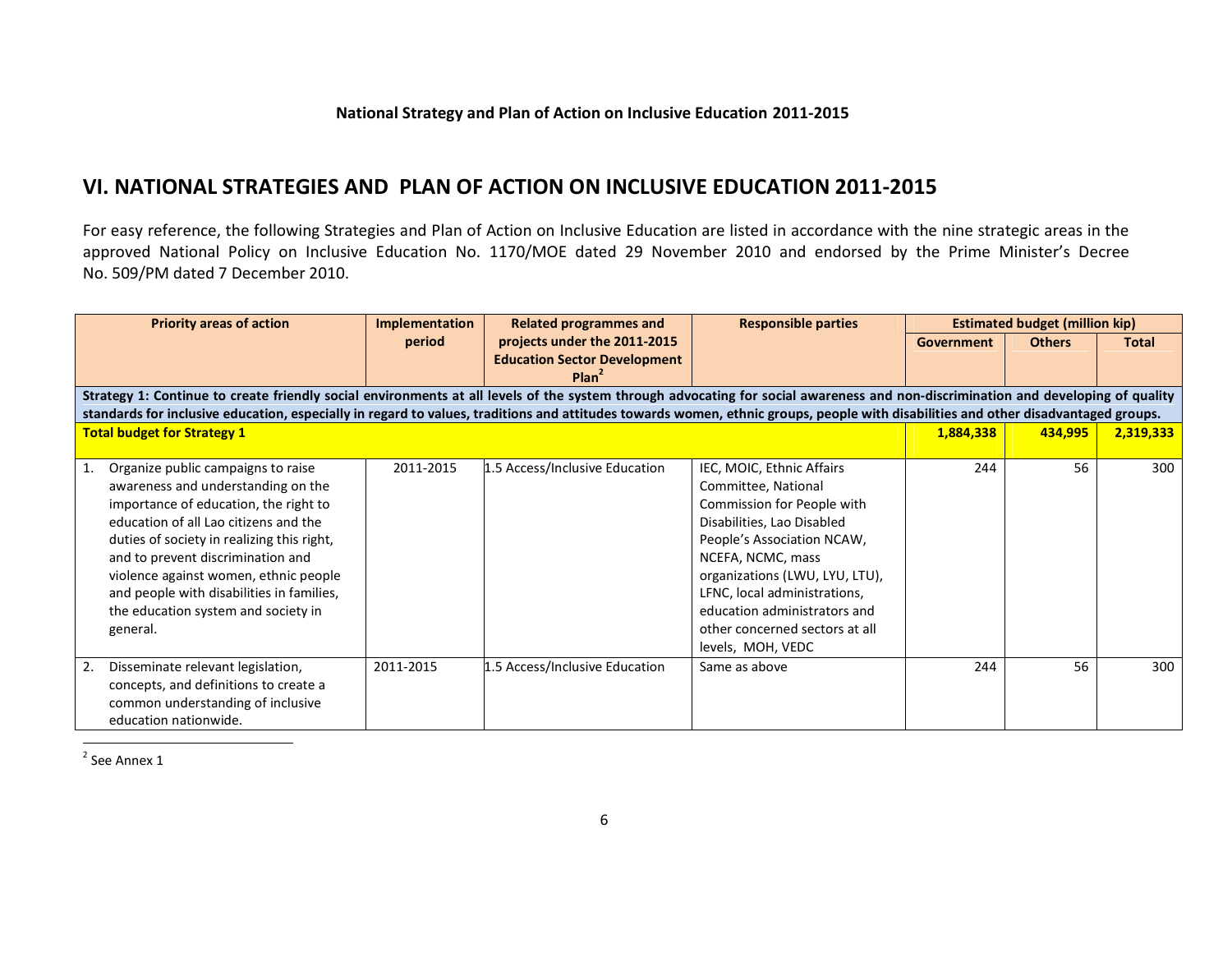|    | <b>Priority areas of action</b>                                                                                                                                                                                                                                                                                                                                                                                                                                                                                                                   | Implementation | <b>Related programmes and</b>                                                                                                                                                                             | <b>Responsible parties</b>                                                                              |            | <b>Estimated budget (million kip)</b> |              |
|----|---------------------------------------------------------------------------------------------------------------------------------------------------------------------------------------------------------------------------------------------------------------------------------------------------------------------------------------------------------------------------------------------------------------------------------------------------------------------------------------------------------------------------------------------------|----------------|-----------------------------------------------------------------------------------------------------------------------------------------------------------------------------------------------------------|---------------------------------------------------------------------------------------------------------|------------|---------------------------------------|--------------|
|    |                                                                                                                                                                                                                                                                                                                                                                                                                                                                                                                                                   | period         | projects under the 2011-2015<br><b>Education Sector Development</b><br>Plan <sup>2</sup>                                                                                                                  |                                                                                                         | Government | <b>Others</b>                         | <b>Total</b> |
| 3. | Provide quotas, scholarships and other<br>necessary support to women, ethnic<br>people, people with disabilities and other<br>disadvantaged groups to increase<br>enrolment and reduce disparities in<br>achievement at all levels and fields of<br>education.                                                                                                                                                                                                                                                                                    | 2011-2015      | 1.1 Access/Reduce cost barriers<br>1.2 Access/Reduce repetition-<br>drop outs<br>1.5 Access/Inclusive Education<br>1.7 Access/Secondary-TVET-<br>Higher education<br>3.5 Governance/Pro-poor<br>financing | DOF, DOP, IEC, concerned line<br>departments, PESS, DESB                                                | 1,648,033  | 380,445                               | 2,028,478    |
| 4. | Review regulations of schools, education<br>centers and other educational<br>institutions to ensure greater access to<br>education for girls and women, ethnic<br>people, people with disabilities and other<br>disadvantaged groups, e.g. allowing<br>people with disabilities to study in<br>various education institutions, including<br>teacher education; create enabling<br>environments and provide options to<br>facilitate pregnant students to remain in<br>a school of their choice and return to this<br>school following childbirth. | 2012           | 1.2 Access/Reduce repetition-<br>drop outs<br>1.5 Access/Inclusive Education<br>1.7 Access/Secondary-TVET-<br>Higher education                                                                            | Line departments, DOP, IEC,<br>educational institutions,<br>MOLSW, LAO DISABLED<br>PEOPLE'S ASSOCIATION | 74         | 17                                    | 91           |
| 5. | Develop and revise teaching-learning<br>materials of all levels and fields of<br>education to include frequent and more<br>positive references to women, ethnic<br>groups, people with disabilities and other<br>disadvantaged groups.                                                                                                                                                                                                                                                                                                            | 2011-2015      | 1.5 Access/Inclusive Education<br>2.1 Quality/Curricula                                                                                                                                                   | RIES, Institute for Linguistic<br>Researches, IEC, concerned line<br>departments, universities, MOH     | 235,595    | 54,387                                | 289,982      |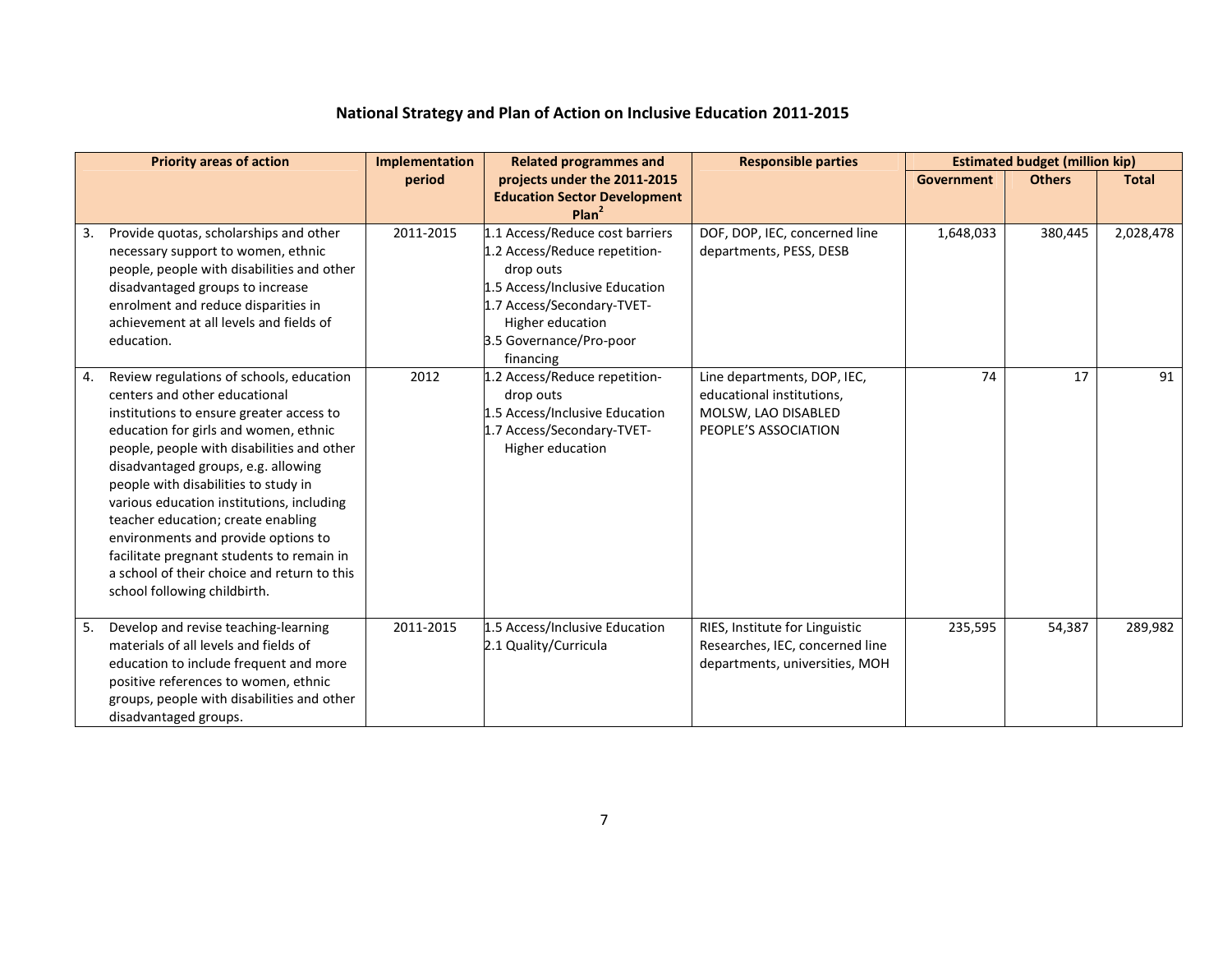|    | <b>Priority areas of action</b>                                                                                                                                                                                                                               | <b>Implementation</b> | <b>Related programmes and</b>                                                                                   | <b>Responsible parties</b>                                                                       |                   | <b>Estimated budget (million kip)</b> |              |
|----|---------------------------------------------------------------------------------------------------------------------------------------------------------------------------------------------------------------------------------------------------------------|-----------------------|-----------------------------------------------------------------------------------------------------------------|--------------------------------------------------------------------------------------------------|-------------------|---------------------------------------|--------------|
|    |                                                                                                                                                                                                                                                               | period                | projects under the 2011-2015<br><b>Education Sector Development</b><br>Plan <sup>2</sup>                        |                                                                                                  | <b>Government</b> | <b>Others</b>                         | <b>Total</b> |
| 6. | Raise the ethical standards of teachers<br>and use all kinds of education to<br>eradicate negative attitudes and<br>stereotypes in regards to women, ethnic<br>groups, people with disabilities and other<br>disadvantaged groups.                            | 2011-2015             | 1.5 Access/Inclusive Education<br>2.1 Quality/Curricula<br>2.2 Quality/Teacher education                        | DTT, DOP, RIES, concerned line<br>departments, IEC, NCAW, local<br>administrations at all levels | 42                | 10                                    | 52           |
|    | Mainstream inclusive education<br>principles into education quality<br>standards for all levels and fields of<br>education, in both public and private<br>schools, and improve the system of<br>measuring achievement for graduates of<br>grades 5, 9 and 12. | 2011-2015             | 1.5 Access/Inclusive Education<br>2.5 Quality/School-students                                                   | ESQAC, RIES, DOI, DOP, DPPE,<br>DSE, concerned line<br>departments, IEC                          | 106               | 24                                    | 130          |
|    | Strategy 2: Implement a policy abolishing registration and tuition fees in public primary and lower secondary schools                                                                                                                                         |                       |                                                                                                                 |                                                                                                  |                   |                                       |              |
|    | <b>Total budget for Strategy 2</b>                                                                                                                                                                                                                            |                       |                                                                                                                 |                                                                                                  | 1,213,393         | 280,109                               | 1,493,502    |
| 8. | Implement nationwide the MOE decree<br>on abolishing all registration and other<br>fees at primary and lower secondary<br>levels in public schools.                                                                                                           | 2011-2015             | 1.1 Access/Reduce cost Barriers<br>1.2 Access/Reduce repetition-<br>drop outs<br>1.5 Access/Inclusive Education | DOF, DPPE, DSE, PESS, DESB,<br>DOI, IEC                                                          | 162               | 38                                    | 200          |
| 9. | Implement the guidelines for the proper<br>administration of block grants to define<br>expenditure categories and ensure<br>transparency in the use of funds.                                                                                                 | 2011-2015             | 1.1 Access/Reduce cost Barriers<br>1.5 Access/Inclusive Education<br>3.5 Governance/Pro-poor<br>financing       | DOF, DPPE, DSE, IEC                                                                              | 232               | 54                                    | 286          |
|    | 10. Provide block grants to schools to offset<br>the loss of their income from the<br>abolition of fees, giving priority to 56<br>educationally disadvantaged districts.                                                                                      | 2011-2015             | 1.1 Access/Reduce cost Barriers<br>1.2 Access/Reduce repetition-<br>drop outs<br>1.5 Access/Inclusive Education | DOF, DP, DPPE, DSE, IEC                                                                          | 1,212,998         | 280,018                               | 1,493,016    |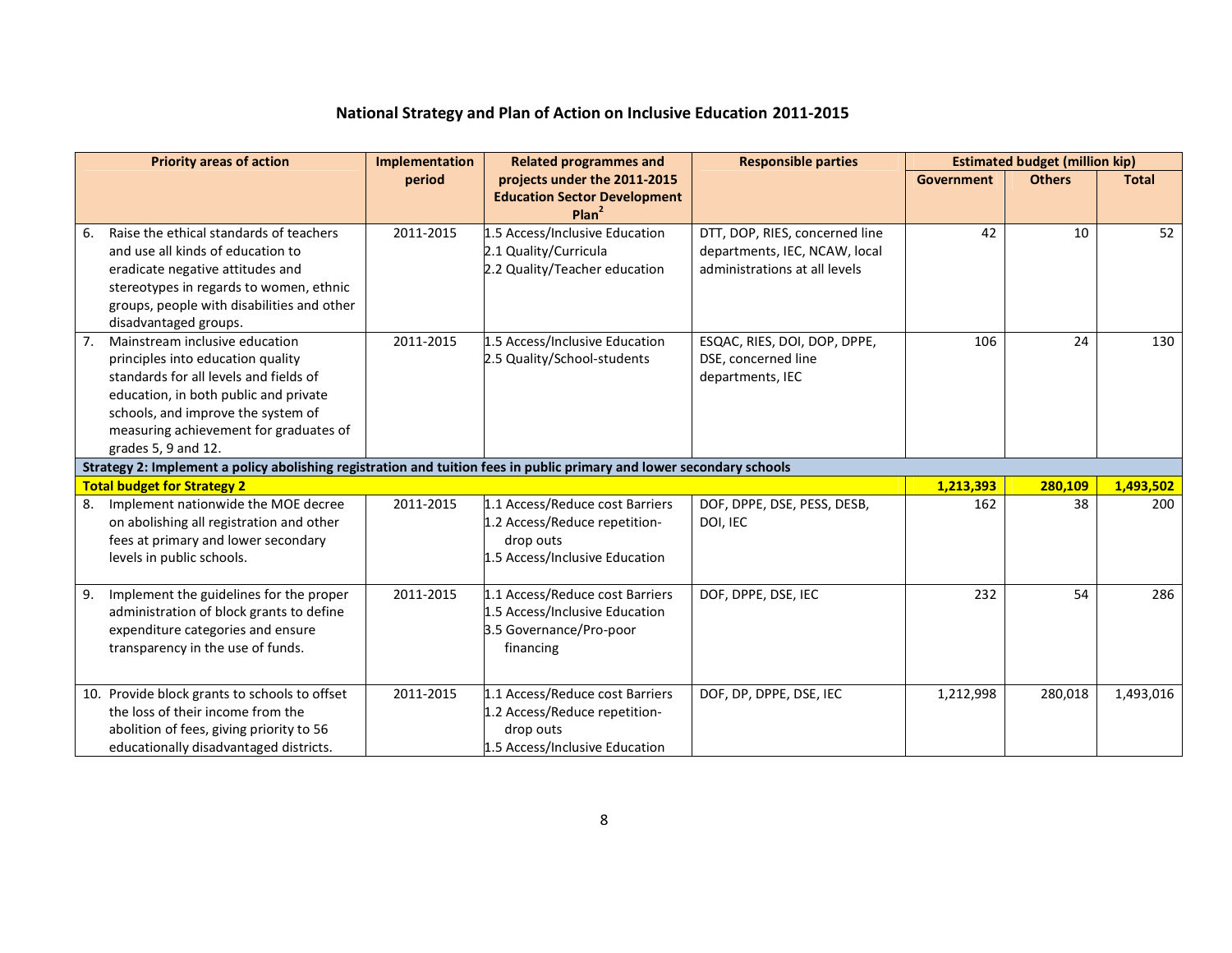| <b>Priority areas of action</b>                                                                                                                                             | Implementation                                                                                                                                                         | <b>Related programmes and</b>                                       | <b>Responsible parties</b>    | <b>Estimated budget (million kip)</b> |               |              |  |  |  |
|-----------------------------------------------------------------------------------------------------------------------------------------------------------------------------|------------------------------------------------------------------------------------------------------------------------------------------------------------------------|---------------------------------------------------------------------|-------------------------------|---------------------------------------|---------------|--------------|--|--|--|
|                                                                                                                                                                             | period                                                                                                                                                                 | projects under the 2011-2015<br><b>Education Sector Development</b> |                               | Government                            | <b>Others</b> | <b>Total</b> |  |  |  |
|                                                                                                                                                                             |                                                                                                                                                                        | Plan <sup>2</sup>                                                   |                               |                                       |               |              |  |  |  |
| Strategy 3: Create an enabling environment to ensure all children have access to primary education and strive to reduce repetition and drop-out rates by expanding crèches, |                                                                                                                                                                        |                                                                     |                               |                                       |               |              |  |  |  |
|                                                                                                                                                                             | preschools and pre-primary classes attached to primary schools linked to the development of school readiness standards; upgrading incomplete primary schools in remote |                                                                     |                               |                                       |               |              |  |  |  |
| locations by instituting systematic programmes of multi-grade teaching and mobile teachers; providing extra support to teachers of grades 1-3 to ensure student mastery of  |                                                                                                                                                                        |                                                                     |                               |                                       |               |              |  |  |  |
| literacy and numeracy; and adapting school calendars and schedules to suit local conditions.                                                                                |                                                                                                                                                                        |                                                                     |                               |                                       |               |              |  |  |  |
| <b>Total budget for Strategy 3</b>                                                                                                                                          |                                                                                                                                                                        |                                                                     |                               | 1,320,833                             | 304,911       | 1,625,745    |  |  |  |
| 11. Develop a comprehensive national Early                                                                                                                                  | 2011                                                                                                                                                                   | 1.2 Access/Reduce repetition-                                       | DPPE, NCMC, MOH, MOJ, LWU     | 317                                   | 73            | 390          |  |  |  |
| Childhood Care and Development policy                                                                                                                                       |                                                                                                                                                                        | drop outs                                                           |                               |                                       |               |              |  |  |  |
| for children aged 0-6, to ensure their                                                                                                                                      |                                                                                                                                                                        | 1.5 Access/Inclusive Education                                      |                               |                                       |               |              |  |  |  |
| good health and nutrition, appropriate                                                                                                                                      |                                                                                                                                                                        | 1.6 Access/ECD                                                      |                               |                                       |               |              |  |  |  |
| physical, mental, emotional and social                                                                                                                                      |                                                                                                                                                                        |                                                                     |                               |                                       |               |              |  |  |  |
| development and readiness for                                                                                                                                               |                                                                                                                                                                        |                                                                     |                               |                                       |               |              |  |  |  |
| successful learning in primary schools.                                                                                                                                     |                                                                                                                                                                        |                                                                     |                               |                                       |               |              |  |  |  |
| 12. Educate parents/guardians, especially                                                                                                                                   | 2011-2015                                                                                                                                                              | 1.2 Access/Reduce repetition-                                       | DPPE, DSE, NFE, NCMC, MOH,    | 275                                   | 64            | 339          |  |  |  |
| new mothers, on proper maternal and                                                                                                                                         |                                                                                                                                                                        | drop outs                                                           | MOJ, LWU and other concerned  |                                       |               |              |  |  |  |
| child health and nutrition, child care and                                                                                                                                  |                                                                                                                                                                        | 1.5 Access/Inclusive Education                                      | sectors                       |                                       |               |              |  |  |  |
| cognitive stimulation, including the                                                                                                                                        |                                                                                                                                                                        | 1.6 Access/ECD                                                      |                               |                                       |               |              |  |  |  |
| prevention and mitigation of disabilities.                                                                                                                                  |                                                                                                                                                                        |                                                                     |                               |                                       |               |              |  |  |  |
| 13. Expand crèches, kindergartens, pre-                                                                                                                                     | 2011-2015                                                                                                                                                              | 1.2 Access/Reduce repetition-                                       | DPPE, RIES, Institute for     | 150,684                               | 34,785        | 185,469      |  |  |  |
| schools and pre-primary attached classes                                                                                                                                    |                                                                                                                                                                        | drop outs                                                           | Linguistic Research, MOH, IEC |                                       |               |              |  |  |  |
| where possible, and where not possible,                                                                                                                                     |                                                                                                                                                                        | 1.5 Access/Inclusive Education                                      |                               |                                       |               |              |  |  |  |
| experiment with community-based                                                                                                                                             |                                                                                                                                                                        | 1.6 Access/ECD                                                      |                               |                                       |               |              |  |  |  |
| school readiness programmes for five                                                                                                                                        |                                                                                                                                                                        | 2.1 Quality/Curricula                                               |                               |                                       |               |              |  |  |  |
| year olds to ensure access to at least two                                                                                                                                  |                                                                                                                                                                        |                                                                     |                               |                                       |               |              |  |  |  |
| years of quality early childhood care and                                                                                                                                   |                                                                                                                                                                        |                                                                     |                               |                                       |               |              |  |  |  |
| education programmes.                                                                                                                                                       |                                                                                                                                                                        |                                                                     |                               |                                       |               |              |  |  |  |
| 14. Focus on developing the child's                                                                                                                                         | 2011-2015                                                                                                                                                              | 1.2 Access/Reduce repetition-                                       | DPPE, RIES, IEC, MOH          | 475                                   | 110           | 585          |  |  |  |
| personality and character - a sense of                                                                                                                                      |                                                                                                                                                                        | drop outs                                                           |                               |                                       |               |              |  |  |  |
| self, confidence, courage, quick-thinking,                                                                                                                                  |                                                                                                                                                                        | 1.5 Access/Inclusive Education                                      |                               |                                       |               |              |  |  |  |
| language competence, coexistence,                                                                                                                                           |                                                                                                                                                                        | 1.6 Access/ECD                                                      |                               |                                       |               |              |  |  |  |
| respect for diversity, self-organized and                                                                                                                                   |                                                                                                                                                                        | 2.1 Quality/Curricula                                               |                               |                                       |               |              |  |  |  |
| critical thinking, .                                                                                                                                                        |                                                                                                                                                                        |                                                                     |                               |                                       |               |              |  |  |  |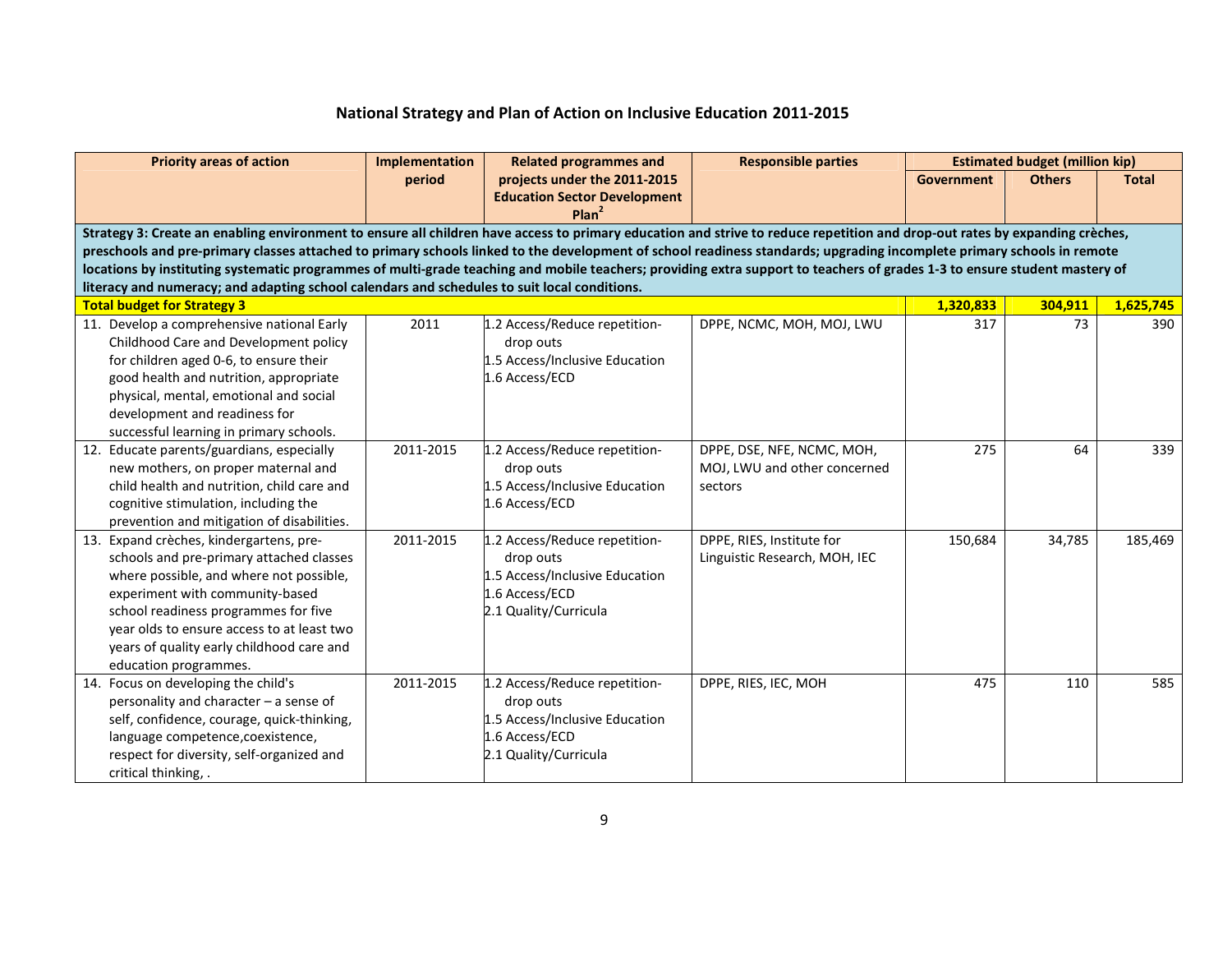| <b>Priority areas of action</b>                                                                                                                                                                                                                                                                                                                                                                                                                                                          | <b>Implementation</b> | <b>Related programmes and</b>                                                                                                                                                    | <b>Responsible parties</b>                  |                   | <b>Estimated budget (million kip)</b> |              |
|------------------------------------------------------------------------------------------------------------------------------------------------------------------------------------------------------------------------------------------------------------------------------------------------------------------------------------------------------------------------------------------------------------------------------------------------------------------------------------------|-----------------------|----------------------------------------------------------------------------------------------------------------------------------------------------------------------------------|---------------------------------------------|-------------------|---------------------------------------|--------------|
|                                                                                                                                                                                                                                                                                                                                                                                                                                                                                          | period                | projects under the 2011-2015<br><b>Education Sector Development</b><br>Plan <sup>2</sup>                                                                                         |                                             | <b>Government</b> | <b>Others</b>                         | <b>Total</b> |
| 15. Upgrade incomplete primary schools to<br>complete schools offering all five grades<br>using systematic multi-grade teaching,<br>including the provision of pre-service and<br>in-service teacher training on multi-grade<br>approaches, the revision of teachers'<br>guides and teaching curricula and the<br>provision of teaching-learning materials<br>adapted to multi-grade teaching and<br>incentives to multi-grade teachers.                                                 | 2011-2015             | 1.2 Access/Reduce repetition-<br>drop outs<br>1.5 Access/Inclusive Education<br>2.2 Quality/Teacher training<br>2.3 Quality/Teacher deployment<br>2.4 Quality/Teacher incentives | DPPE, DTT, RIES, IEC, DOP, DOF              | 263,455           | 60,818                                | 324,273      |
| 16. Build new primary and lower and upper<br>secondary schools as needed and<br>establish "basic education cycle schools"<br>by adding lower secondary education to<br>existing complete, well-functioning<br>primary schools to expand education<br>access to students in remote areas.<br>Build/improve safe, healthy, and culture-<br>and gender-sensitive and disability<br>accessible boarding facilities to enable<br>students from remote villages to attend<br>secondary school. | 2011-2015             | 1.2 Access/Reduce repetition-<br>drop outs<br>1.4 Access/Targeted financing<br>1.5 Access/Inclusive education<br>1.7 Access/Secondary-TVET-<br>Higher education                  | DPPE, DSE, DOF, DP, IEC, NCAW,<br>NCMC, MOH | 904,571           | 208,818                               | 1,113,390    |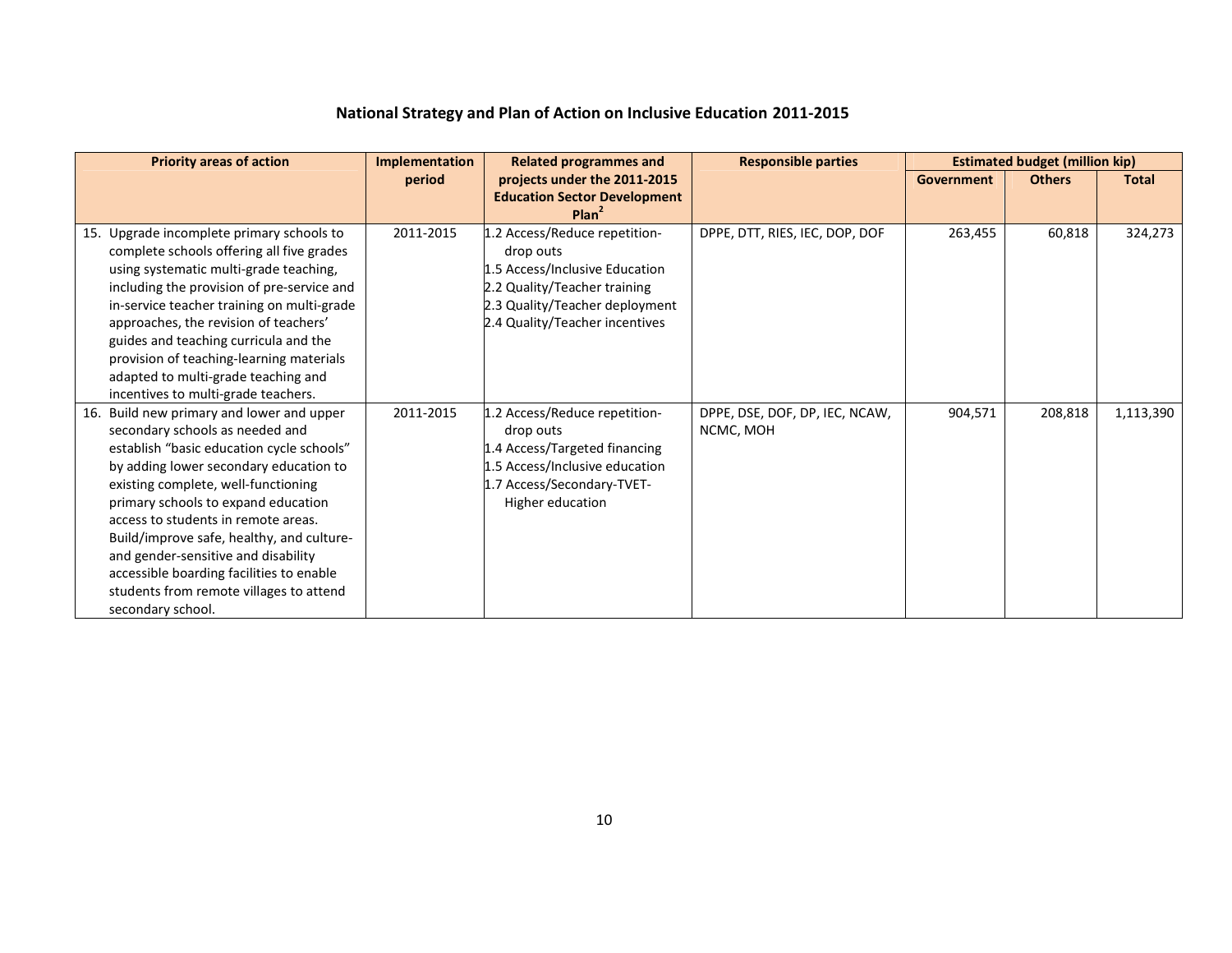| <b>Priority areas of action</b>                                                                                                                                                                                                                                                                                                                                                                                                                                                                        | Implementation | <b>Related programmes and</b>                                                                                                                                           | <b>Responsible parties</b>                                |            | <b>Estimated budget (million kip)</b> |              |
|--------------------------------------------------------------------------------------------------------------------------------------------------------------------------------------------------------------------------------------------------------------------------------------------------------------------------------------------------------------------------------------------------------------------------------------------------------------------------------------------------------|----------------|-------------------------------------------------------------------------------------------------------------------------------------------------------------------------|-----------------------------------------------------------|------------|---------------------------------------|--------------|
|                                                                                                                                                                                                                                                                                                                                                                                                                                                                                                        | period         | projects under the 2011-2015<br><b>Education Sector Development</b><br>Plan <sup>2</sup>                                                                                |                                                           | Government | <b>Others</b>                         | <b>Total</b> |
| 17. Deploy experienced teachers to teach<br>grades 1-3 with special training in the<br>developmental needs of young children<br>and the teaching of initial literacy, ensure<br>these students receive adequate<br>instructional hours, provide extra support<br>to low performing students and pay<br>special attention to female students,<br>students with disabilities and ethnic<br>students who do not speak Lao by<br>maintaining the student-to-teacher ratio<br>of 25:1 should be maintained. | 2011-2015      | 1.2 Access/Reduce repetition-<br>drop outs<br>2.1 Quality/Curricula<br>2.2 Quality/Teacher training<br>2.3 Quality/Teacher deployment<br>2.4 Quality/Teacher incentives | DOP, DTT, RIES, Institute for<br>Linguistic Research, IEC | 158        | 37                                    | 195          |
| 18. Develop various alternative education<br>approaches to provide education and<br>eradicate illiteracy among girls and<br>women, ethnic people, people with<br>disabilities and other disadvantaged<br>groups; these include self-study,<br>community learning centers, distance<br>education and non-formal equivalency<br>programmes of equal quality.                                                                                                                                             | 2011-2015      | 1.5 Access/Inclusive Education                                                                                                                                          | DPPE, DSE, NFE, RIES, IEC                                 | 812        | 188                                   | 1,000        |
| 19. Adjust educational calendars and<br>schooling schedules to suit local<br>agricultural production cycles to increase<br>enrolment, while ensuring that the<br>teaching-learning objectives as set forth<br>in the national curriculum are met.                                                                                                                                                                                                                                                      | 2011-2015      | 1.5 Access/Inclusive Education                                                                                                                                          | DPPE, DSE, PESS, IEC                                      | 84         | 20                                    | 104          |
| Strategy 4: Continue to reform curricula and provide learning and teaching materials supportive of inclusive education at all levels of the system and suitable to the special needs<br>of all learners, particularly girls, women, ethnic children, learners with disabilities, those living in remote areas, and people of especially vulnerable populations; especially                                                                                                                             |                |                                                                                                                                                                         |                                                           |            |                                       |              |
| important is to improve the teacher training curriculum -- both pre-service and in-service -- to raise awareness, promote values and attitudes and teaching skills supportive of                                                                                                                                                                                                                                                                                                                       |                |                                                                                                                                                                         |                                                           |            |                                       |              |
| inclusive education.<br><b>Total budget for Strategy 4</b>                                                                                                                                                                                                                                                                                                                                                                                                                                             |                |                                                                                                                                                                         |                                                           | 4.057      | 937                                   | 4.994        |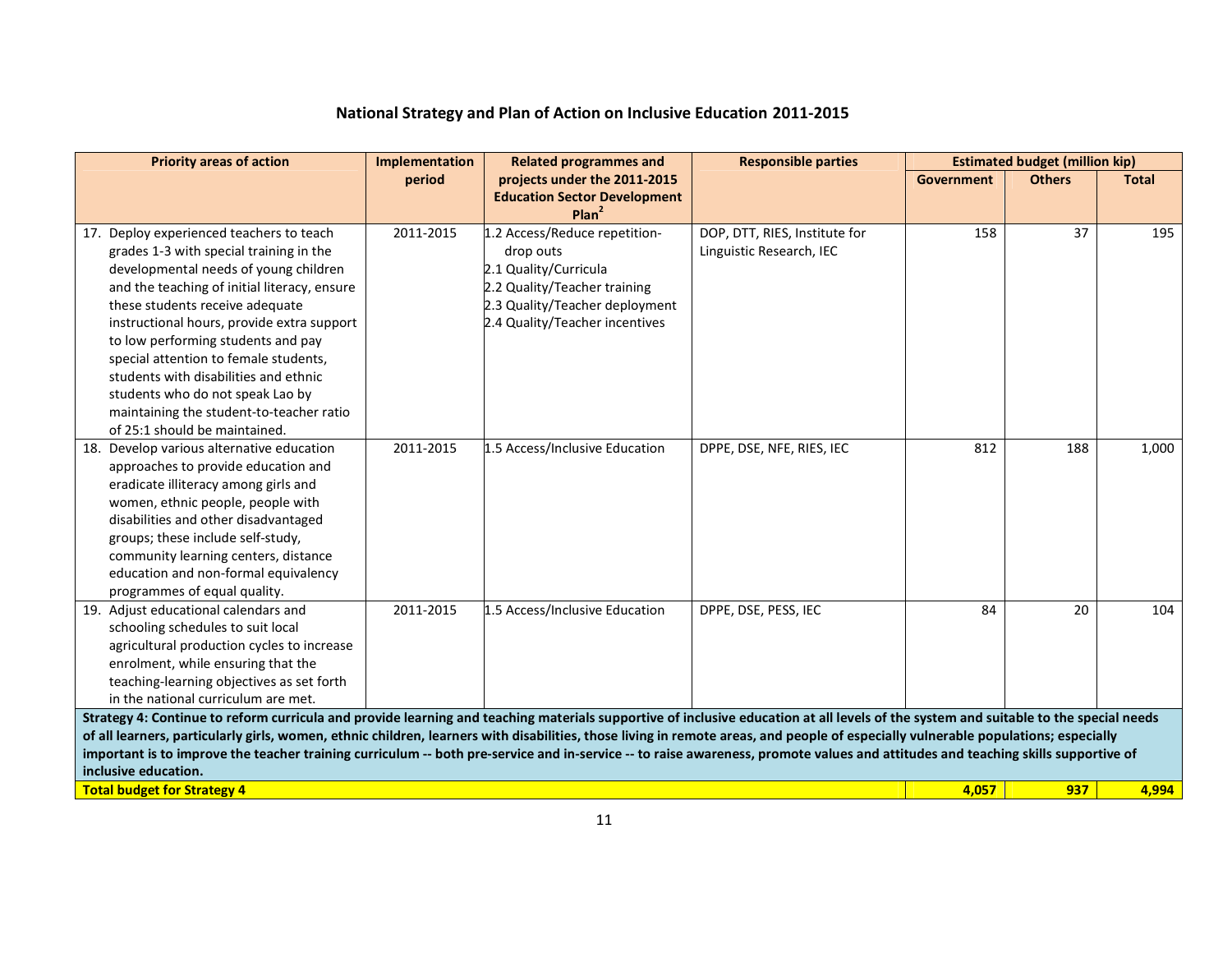| <b>Priority areas of action</b>                                                                                                                                                                                                                                                                                                                                                                                                                                                                               | Implementation | <b>Related programmes and</b>                                                            | <b>Responsible parties</b>                                                                                                          |                   | <b>Estimated budget (million kip)</b> |              |
|---------------------------------------------------------------------------------------------------------------------------------------------------------------------------------------------------------------------------------------------------------------------------------------------------------------------------------------------------------------------------------------------------------------------------------------------------------------------------------------------------------------|----------------|------------------------------------------------------------------------------------------|-------------------------------------------------------------------------------------------------------------------------------------|-------------------|---------------------------------------|--------------|
|                                                                                                                                                                                                                                                                                                                                                                                                                                                                                                               | period         | projects under the 2011-2015<br><b>Education Sector Development</b><br>Plan <sup>2</sup> |                                                                                                                                     | <b>Government</b> | <b>Others</b>                         | <b>Total</b> |
| 20. Integrate inclusive education concept<br>into the curricula/materials development<br>process to meet the special needs of<br>students and train curriculum developers<br>and textbook writers to ensure a greater<br>focus on inclusion. Provide teaching and<br>learning materials which have explicit<br>reference to human and child rights,<br>gender equity, the diversity and richness<br>of the nation's ethnic mix, and the<br>acceptance of different abilities of all<br>people in the society. | 2011-2015      | 2.1 Quality/Curricula<br>2.2 Quality/Teacher training                                    | RIES, IEC, concerned line<br>departments and other sectors                                                                          | 422               | 98                                    | 520          |
| 21. Simplify the national curriculum of all<br>subjects to make them more flexible and<br>easily adaptable to the needs and ability<br>of all learners.                                                                                                                                                                                                                                                                                                                                                       | 2011-2015      | 2.1 Quality/Curricula                                                                    | RIES, DPEA, concerned line<br>departments, IEC, National<br>Committee for Sports and<br>Physical Culture, TEIs and other<br>sectors | 211               | 49                                    | 260          |
| 22. Train teachers to increase their<br>awareness and understanding of the<br>basic rights of learners, age-appropriate<br>development, the management of<br>diverse classrooms, the assessment of<br>the special needs of learners and the<br>factors affecting their learning,<br>appropriate teaching techniques and<br>assistance especially for learners from<br>ethnic groups and learners with<br>disabilities, and the prevention and the<br>reduction of repetition and drop out<br>rates.           | 2011-2015      | 2.2 Quality/Teacher training                                                             | DTT, education faculties of<br>universities, TEIs, IEC, concerned<br>line departments                                               | 1,180             | 272                                   | 1,452        |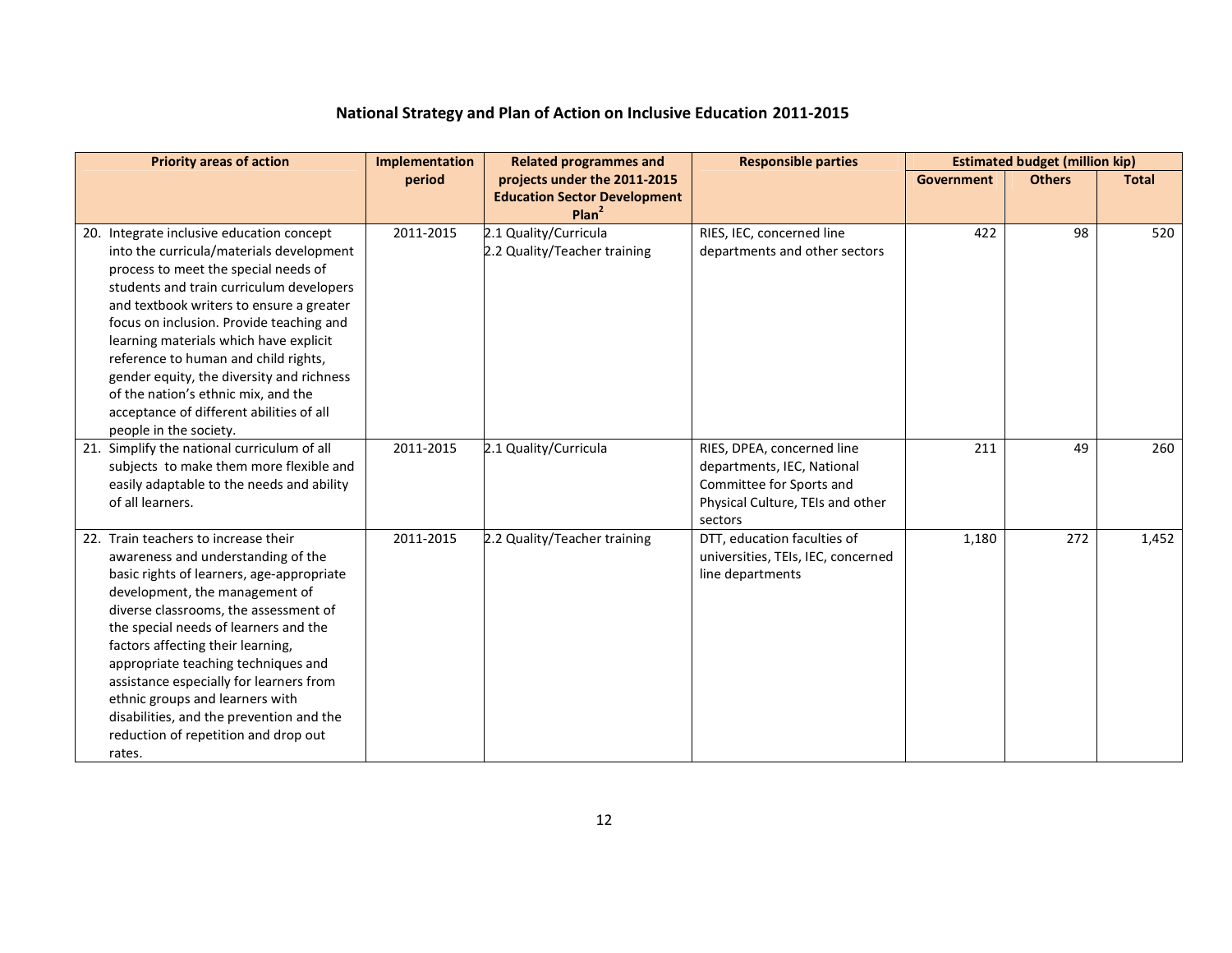| <b>Priority areas of action</b>                                                                                                                                                                                                                                                                                                                                                                                                                                                                                                                                                                                                | Implementation | <b>Related programmes and</b>                                                                                                                               | <b>Responsible parties</b>                                                                                               |                   | <b>Estimated budget (million kip)</b> |              |
|--------------------------------------------------------------------------------------------------------------------------------------------------------------------------------------------------------------------------------------------------------------------------------------------------------------------------------------------------------------------------------------------------------------------------------------------------------------------------------------------------------------------------------------------------------------------------------------------------------------------------------|----------------|-------------------------------------------------------------------------------------------------------------------------------------------------------------|--------------------------------------------------------------------------------------------------------------------------|-------------------|---------------------------------------|--------------|
|                                                                                                                                                                                                                                                                                                                                                                                                                                                                                                                                                                                                                                | period         | projects under the 2011-2015<br><b>Education Sector Development</b><br>Plan <sup>2</sup>                                                                    |                                                                                                                          | <b>Government</b> | <b>Others</b>                         | <b>Total</b> |
| 23. Improve strategies and approaches for<br>effective Lao language teaching to, and<br>learning by, ethnic students, such as an<br>intensive course in Lao prior to entry to<br>primary school as part of a school<br>readiness programme, the use of ethnic<br>languages and cultures to help<br>explaining the lessons and improve<br>learning, the development of Lao-ethnic<br>phrase books and other teaching-learning<br>materials for ethnic students grades 1-3,<br>the provision of intensive basic training in<br>relevant ethnic languages to teachers<br>assigned to teach in ethnic communities<br>where needed. | 2012-2015      | 1.5 Access/Inclusive Education<br>2.1 Quality/Curricula<br>2.2 Quality/Teacher training<br>2.3 Quality/Teacher deployment<br>2.4 Quality/Teacher incentives | RIES, DPPE, DTT, TEIs, education<br>faculties of various universities,<br>Institute for Linguistic Research,<br>DOP, IEC | 741               | 171                                   | 912          |
| 24. Develop local curricula content and<br>teaching-learning materials relevant to<br>the needs of the learners, focusing on<br>skills useful for their lives, including their<br>livelihoods, cultures and languages.                                                                                                                                                                                                                                                                                                                                                                                                         | 2011-2015      | 2.1 Quality/Curricula                                                                                                                                       | RIES, DPEA, NFE, concerned line<br>departments, MOLSW, Education<br>Development Committees at all<br>levels, IEC         | 211               | 49                                    | 260          |
| 25. Improve and expand the implemetation<br>of the progressive promotion, together<br>with development of an adequate system<br>of support to students at risk of failure<br>and integrate the progressive student<br>assessment methodology into teacher<br>training curriculum.                                                                                                                                                                                                                                                                                                                                              | 2011-2015      | 1.2 Access/Reduce repetition-<br>drop outs                                                                                                                  | DPPE, RIES, DTT, Education<br>faculties of universities, TEIs                                                            | 1,292             | 298                                   | 1,590        |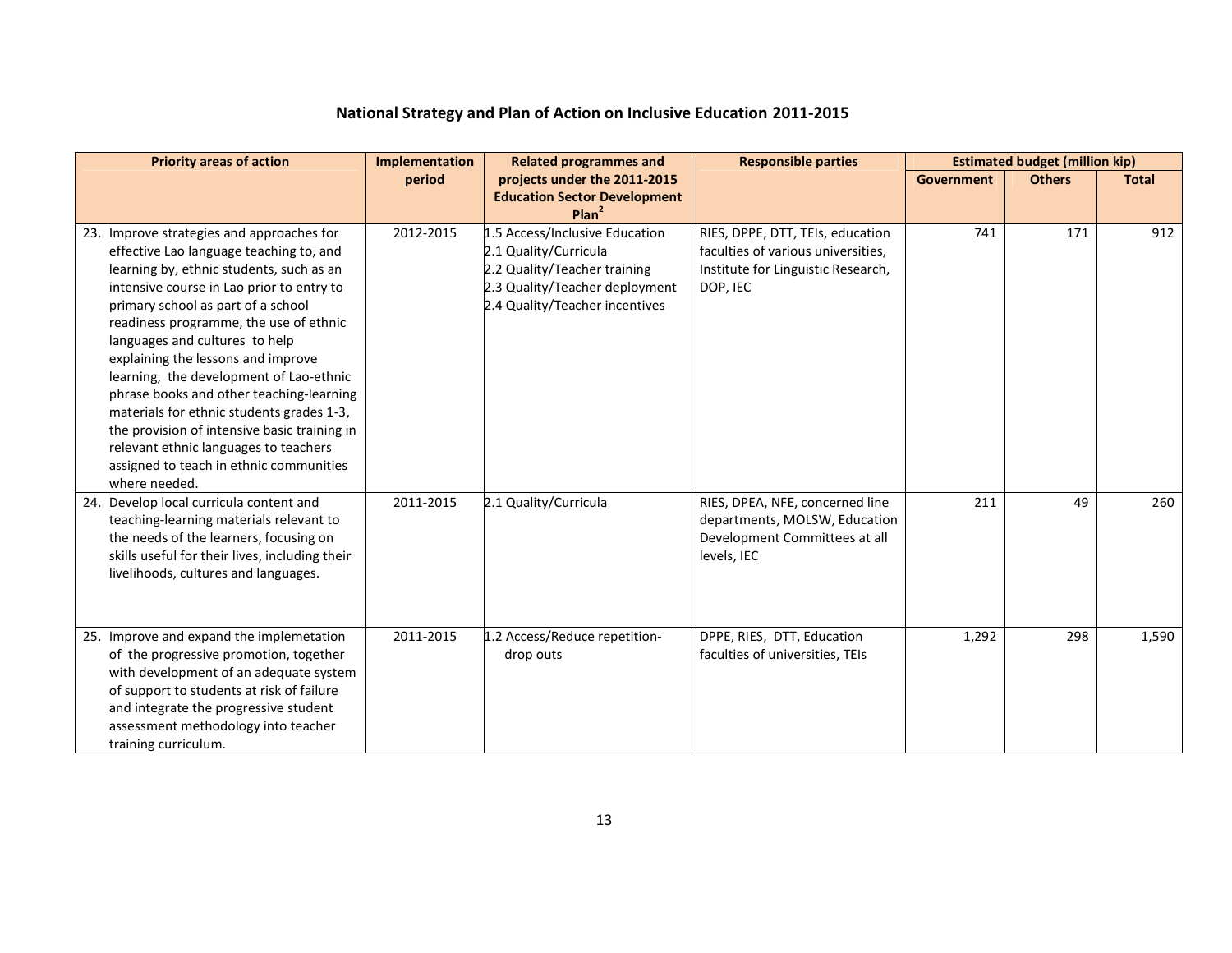| <b>Priority areas of action</b>                                                                                                                                                                                                                                                                                                                                                                                                                                                                                                                                                                                      | Implementation | <b>Related programmes and</b>                                                                                  | <b>Responsible parties</b>                                                                                              |                   | <b>Estimated budget (million kip)</b> |              |  |
|----------------------------------------------------------------------------------------------------------------------------------------------------------------------------------------------------------------------------------------------------------------------------------------------------------------------------------------------------------------------------------------------------------------------------------------------------------------------------------------------------------------------------------------------------------------------------------------------------------------------|----------------|----------------------------------------------------------------------------------------------------------------|-------------------------------------------------------------------------------------------------------------------------|-------------------|---------------------------------------|--------------|--|
|                                                                                                                                                                                                                                                                                                                                                                                                                                                                                                                                                                                                                      | period         | projects under the 2011-2015<br><b>Education Sector Development</b><br>Plan <sup>2</sup>                       |                                                                                                                         | <b>Government</b> | <b>Others</b>                         | <b>Total</b> |  |
| Strategy 5: Ensure that schools and boarding facilities of all levels of education, i.e., from preschool to higher education, are healthy, safe, and protective places for girls, women,<br>ethnic children, learners with disabilities, those living in remote areas, and people of especially vulnerable populations in terms of both adequate infrastructure and an<br>environment based on high moral standards, and promote the physical and mental health and nutrition of their teachers and learners through the provision of school meal<br>programmes, nutritional supplements, and other health services. |                |                                                                                                                |                                                                                                                         |                   |                                       |              |  |
| <b>Total budget for Strategy 5</b>                                                                                                                                                                                                                                                                                                                                                                                                                                                                                                                                                                                   |                |                                                                                                                |                                                                                                                         | 1,108,905         | 255,988                               | 1,364,893    |  |
| 26. Continue to develop and expand the<br>School of Quality concept into all levels<br>and fields of education; provide<br>appropriate supports to schools,<br>education centers and institutions to<br>assess and meet the needs of learners;<br>conduct teacher self-reflection towards<br>an inclusive school ethos.                                                                                                                                                                                                                                                                                              | 2011-2015      | 1.5 Access/Inclusive Education<br>2.5 Quality/School-Students<br>performance                                   | Concerned line departments,<br>ESQAC, MOPS, MOH, IEC                                                                    | 2,801             | 647                                   | 3,448        |  |
| 27. Review management regulations of<br>schools, education centers, institutions,<br>and boarding facilities in all levels and<br>fields of education to ensure a safe and<br>protective environment for<br>disadvantaged groups; eliminate abusive<br>and risky behaviors; eliminate<br>discrimination and abuse against female<br>learners, ethnic learners and learners<br>with disabilities; and promote equity and<br>unity, preserve cultures and welcome<br>diversity.                                                                                                                                        | 2011-2015      | 1.5 Access/Inclusive Education<br>2.5 Quality/School-Students<br>performance<br>3.2 Governance/District-School | DOP, DOI, concerned line<br>departments, MOPS, MOH, local<br>administrations, IEC, Lao<br>Disabled People's Association | 158               | 37                                    | 195          |  |
| 28. Ensure that the construction of schools,<br>centers and institutions, including<br>boarding facilities meet the standards<br>defined by Ministry of Education and<br>Sports.                                                                                                                                                                                                                                                                                                                                                                                                                                     | 2011-2015      | 1.4 Access/Targeted financing<br>1.5 Access/Inclusive Education                                                | DOF, DOP, DOI, local<br>administrations, IEC                                                                            | 742,539           | 171,414                               | 913,953      |  |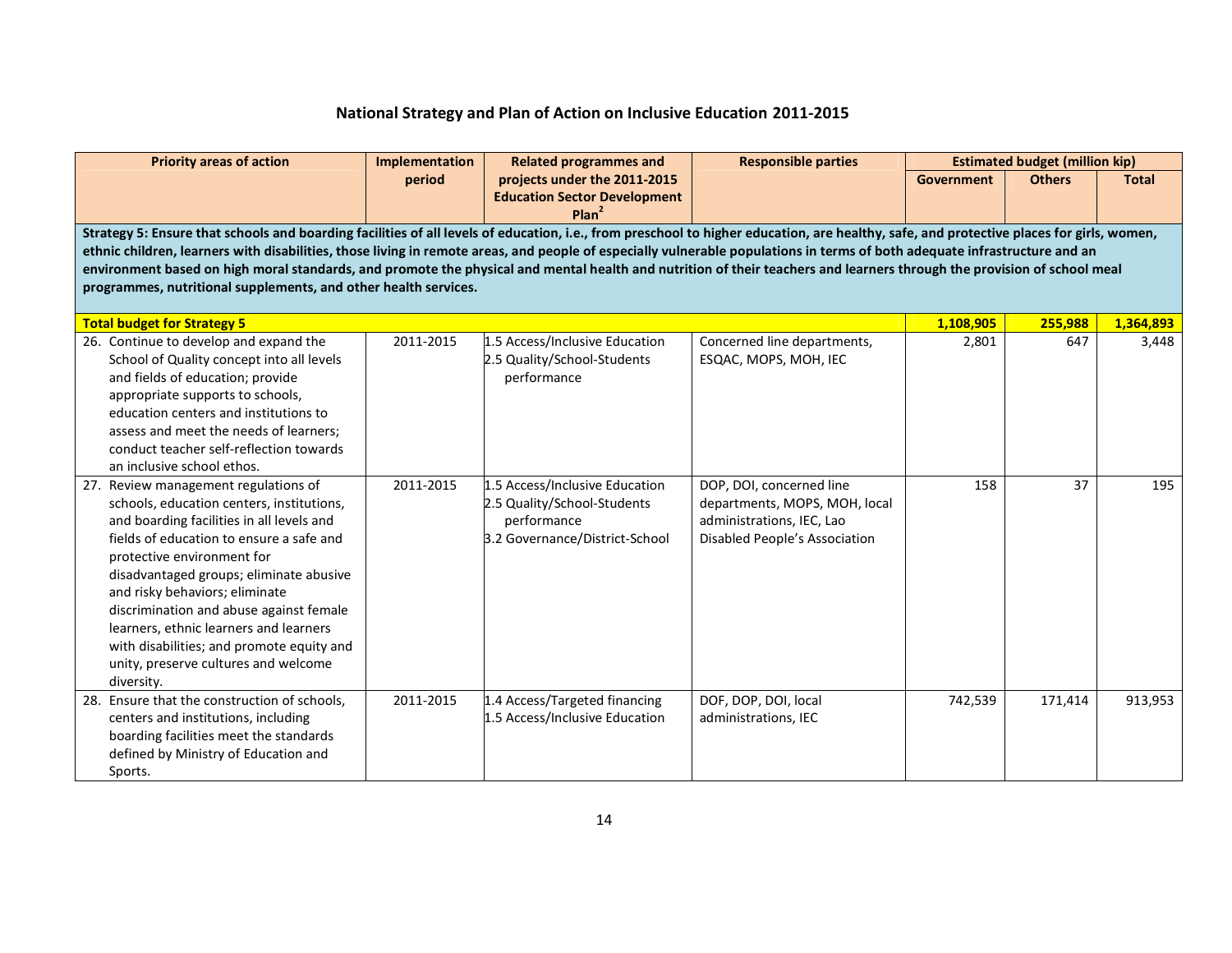| <b>Priority areas of action</b>                                                                                                                                                                                                                                                                                                                                                                                                                                            | Implementation | <b>Related programmes and</b>                                                                         | <b>Responsible parties</b>                                          |            | <b>Estimated budget (million kip)</b> |              |
|----------------------------------------------------------------------------------------------------------------------------------------------------------------------------------------------------------------------------------------------------------------------------------------------------------------------------------------------------------------------------------------------------------------------------------------------------------------------------|----------------|-------------------------------------------------------------------------------------------------------|---------------------------------------------------------------------|------------|---------------------------------------|--------------|
|                                                                                                                                                                                                                                                                                                                                                                                                                                                                            | period         | projects under the 2011-2015<br><b>Education Sector Development</b><br>Plan <sup>2</sup>              |                                                                     | Government | <b>Others</b>                         | <b>Total</b> |
| 29. Train education administrators, teachers<br>and students on disaster risk assessment<br>and the development of disaster<br>preparedness, reduction, and response<br>plans.                                                                                                                                                                                                                                                                                             | 2011-2015      | 2.1 Quality/Curricula<br>3.2 Governance/District-School                                               | DOP, line departments, RIES,<br>MOE Cabinet, NDMO/NDMC              | 454        | 105                                   | 559          |
| 30. Implement, monitor and evaluate<br>components of the National Policy on<br>School Health Promotion, such as the<br>provision of school meals, immunization,<br>vitamin supplements and deworming; the<br>promotion of the School-Led Total<br>Sanitation approach; the provision of<br>adequate water and sanitation facilities,<br>garbage disposal systems; and the<br>training of teachers in the screening of<br>their students' health and nutrition<br>problems. | 2011-2015      | 1.5 Access/Inclusive Education<br>2.1 Quality/Curricula<br>2.5 Quality/School-Students<br>performance | SREAC, IEC, concerned line<br>departments, MOE Cabinet,<br>MOH, DOI | 362,545    | 83,693                                | 446,238      |
| 31. Implement life-skills based<br>curricular/extra-curricular activities and<br>provide teaching-learning materials on<br>reproductive health, the prevention of<br>HIV/AIDS and other sexually transmitted<br>diseases, nutrition, health education, the<br>prevention of UXO risks and road<br>accidents, disaster risk reduction and<br>prevention, etc.                                                                                                               | 2011-2015      | 1.5 Access/Inclusive Education<br>2.1 Quality/Curricula                                               | DPPE, DSE, DTT, RIES, MOH,<br>MOPS, people living with<br>HIV/AIDS  | 406        | 94                                    | 500          |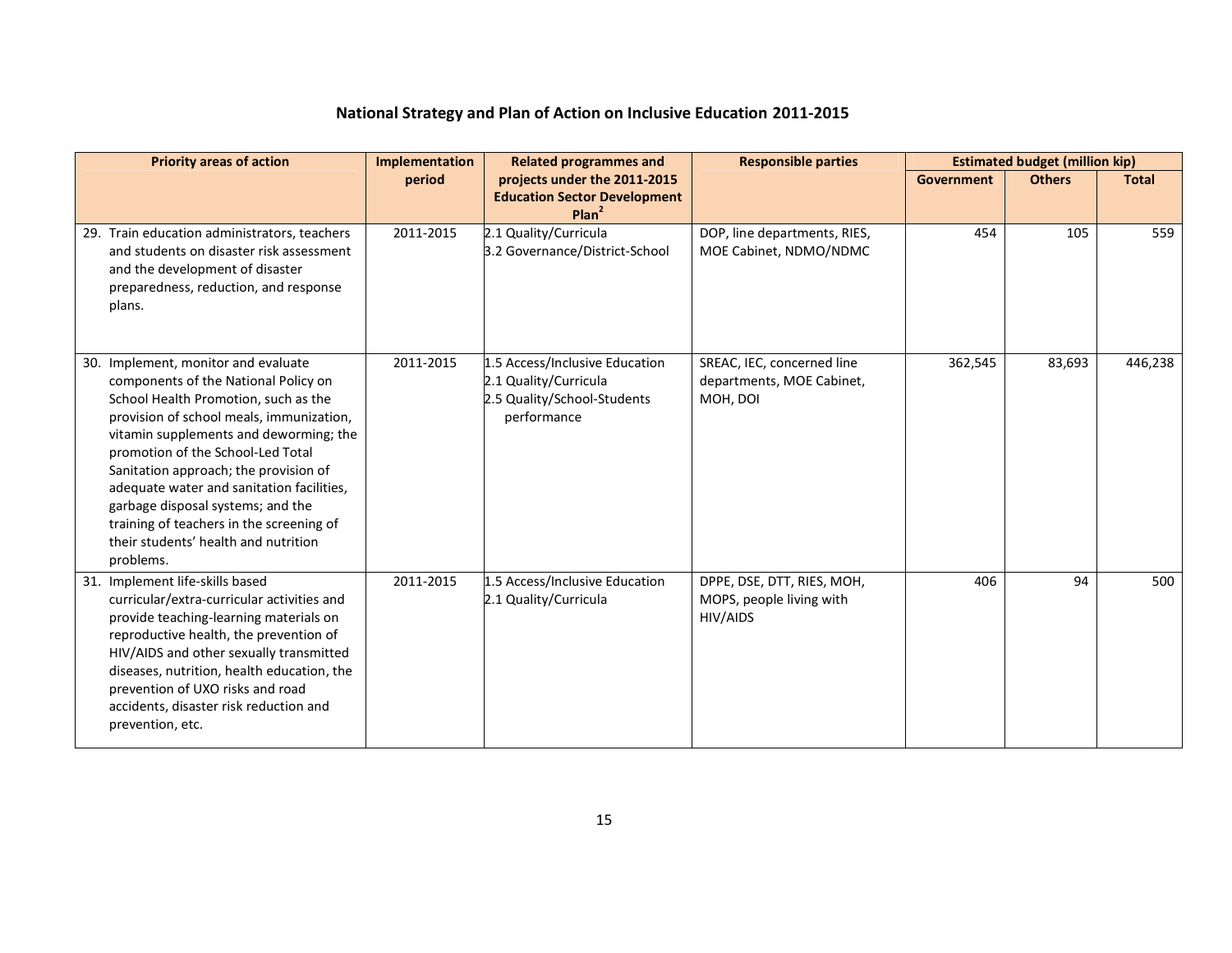| <b>Priority areas of action</b>                                                                                                                                                                                                                                                                                                                                                                                                                                              | Implementation | <b>Related programmes and</b>                                                            | <b>Responsible parties</b>                                                                                                | <b>Estimated budget (million kip)</b> |               |                 |  |  |
|------------------------------------------------------------------------------------------------------------------------------------------------------------------------------------------------------------------------------------------------------------------------------------------------------------------------------------------------------------------------------------------------------------------------------------------------------------------------------|----------------|------------------------------------------------------------------------------------------|---------------------------------------------------------------------------------------------------------------------------|---------------------------------------|---------------|-----------------|--|--|
|                                                                                                                                                                                                                                                                                                                                                                                                                                                                              | period         | projects under the 2011-2015<br><b>Education Sector Development</b><br>Plan <sup>2</sup> |                                                                                                                           | Government                            | <b>Others</b> | <b>Total</b>    |  |  |
| Strategy 6: Guarantee appropriate facilities and services to people with disabilities by providing them assistive devices where needed and specialist technical assistance leading to<br>their inclusion in regular schools. Special schools should be maintained only for students with complex disabilities.                                                                                                                                                               |                |                                                                                          |                                                                                                                           |                                       |               |                 |  |  |
| <b>Total budget for Strategy 6</b>                                                                                                                                                                                                                                                                                                                                                                                                                                           |                |                                                                                          |                                                                                                                           | 111,929                               | 25,838        | 137,767         |  |  |
| 32. Revise and improve the construction<br>standards issued by Ministry of Education<br>and Sports to enable easy access to all<br>education centers and institutions.<br>including pathways, boarding facilities<br>and toilets, for learners with disabilities<br>in accordance with the.                                                                                                                                                                                  | 2012-2015      | 1.4 Access/Targeted financing<br>1.5 Access/Inclusive Education                          | DOF, concerned line<br>departments, DOI, educational<br>institutions, IEC, MOPWT, Lao<br>Disabled People's Association    | (See No. 30) -                        | (See No. 30)  | (See No.<br>30) |  |  |
| 33. Improve teaching methods and develop<br>curricula and teaching-learning materials<br>at all levels and fields of education to<br>meet the special needs of learners with<br>physical, intellectual, cognitive, and<br>developmental disabilities, such as the<br>use of Braille, recordings, sign language,<br>etc. Further develop sign language and<br>textbooks in Braille to cover the key<br>contents of various subjects of all levels<br>and fields of education. | 2012-2015      | 2.1 Quality/Curricula<br>2.2 Quality/Teacher training                                    | RIES, DTT, concerned line<br>departments, universities,<br>Special schools/MOH, IEC, Lao<br>Disabled People's Association | 845                                   | 195           | 1,040           |  |  |
| 34. Establish a procedure for diagnosing and<br>assessing education needs of children<br>with disabilities, including the early<br>detection of various types of disabilities<br>and the establishment of referral systems<br>with local health care providers.                                                                                                                                                                                                              | 2012-2015      | 1.5 Access/Inclusive Education                                                           | Educational institutions,<br>concerned line departments,<br>MOH, IEC, Lao Disabled People's<br>Association                | 106                                   | 24            | 130             |  |  |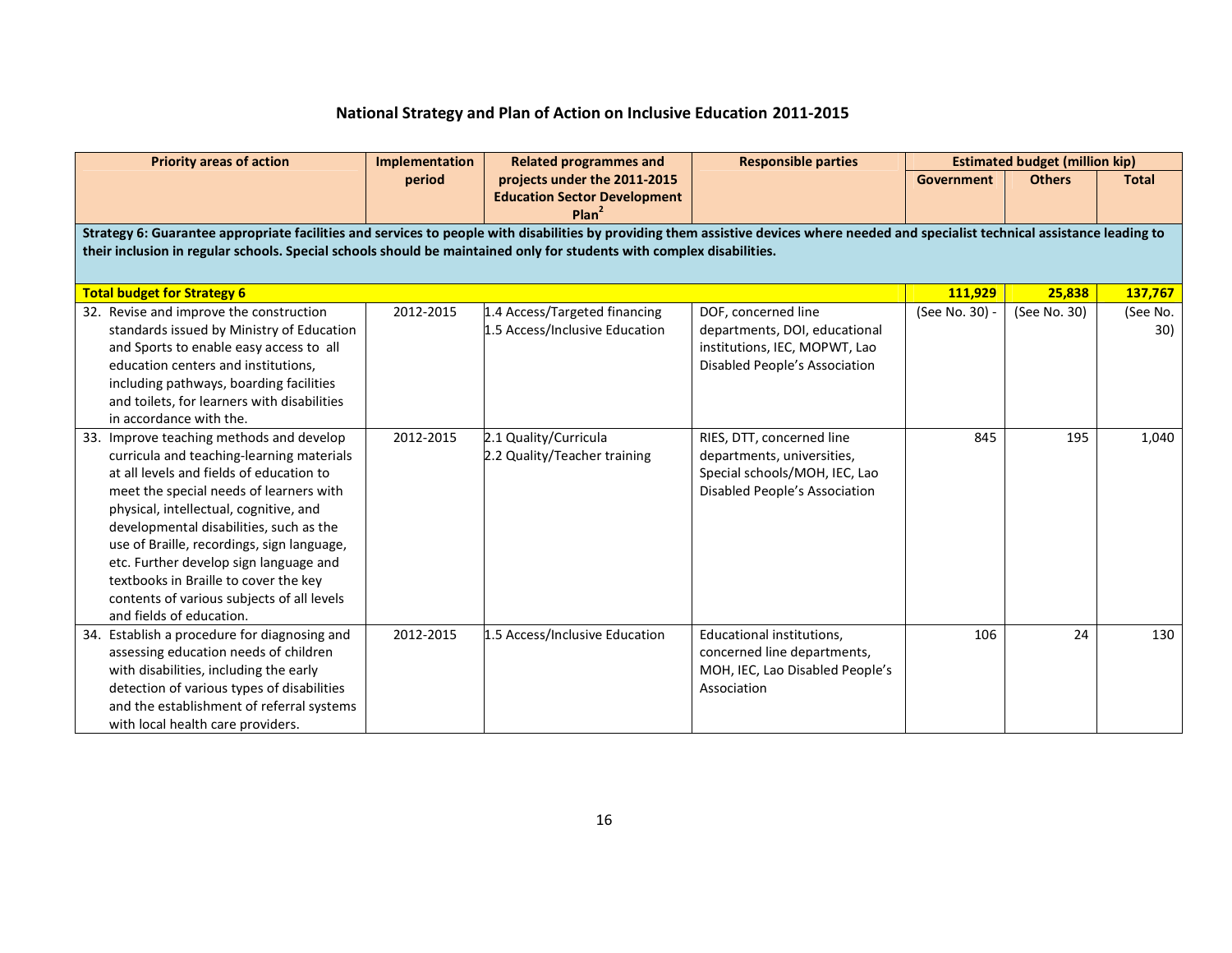| <b>Priority areas of action</b>                                                                                                                                                                                                                                                                                                                                                                                                                                                                                                                                                                                                                        | <b>Implementation</b> | <b>Related programmes and</b>                                                                    | <b>Responsible parties</b>                                                                                  |            | <b>Estimated budget (million kip)</b> |              |
|--------------------------------------------------------------------------------------------------------------------------------------------------------------------------------------------------------------------------------------------------------------------------------------------------------------------------------------------------------------------------------------------------------------------------------------------------------------------------------------------------------------------------------------------------------------------------------------------------------------------------------------------------------|-----------------------|--------------------------------------------------------------------------------------------------|-------------------------------------------------------------------------------------------------------------|------------|---------------------------------------|--------------|
|                                                                                                                                                                                                                                                                                                                                                                                                                                                                                                                                                                                                                                                        | period                | projects under the 2011-2015<br><b>Education Sector Development</b><br>Plan <sup>2</sup>         |                                                                                                             | Government | <b>Others</b>                         | <b>Total</b> |
| 35. Equip education institutions with<br>specialized equipment; e.g. equipment<br>for testing students' eyesight and<br>hearing, Braille printers, personal<br>assistive devices, etc.                                                                                                                                                                                                                                                                                                                                                                                                                                                                 | 2012-2015             | 1.5 Access/Inclusive Education                                                                   | DOF, IEC, MOH, MOLSW                                                                                        | 98,835     | 22,816                                | 121,651      |
| 36. Establish special schools and education<br>centers where possible to provide<br>education for learners with serious and<br>complex disabilities to prepare them for<br>participation in general education.                                                                                                                                                                                                                                                                                                                                                                                                                                         | 2012-2015             | 1.4 Access/Targeted financing<br>1.5 Access/Inclusive Education                                  | DOF, IEC, MOH, National<br>Commission for People with<br>Disabilities, Lao Disabled<br>People's Association | 3,461      | 799                                   | 4,260        |
| 37. Train teachers, in both in-service and pre-<br>service programmes, to better respond to<br>the needs of learners with disabilities,<br>including training of teachers on special<br>education.                                                                                                                                                                                                                                                                                                                                                                                                                                                     | 2012-2015             | 2.2 Quality/Teacher training                                                                     | DTT, universities, concerned line<br>departments, IEC                                                       | 8,154      | 1,882                                 | 10,036       |
| 38. Use resource centers, special schools and<br>their specialized teachers to assist<br>teachers with learners with disabilities<br>included in their regular classrooms.                                                                                                                                                                                                                                                                                                                                                                                                                                                                             | 2012-2015             | 2.2 Quality/Teacher training                                                                     | IEC, DTT, universities, concerned<br>line departments, Lao Disabled<br>People's Association                 | 528        | 122                                   | 650          |
| Strategy 7: Promote the recruitment and deployment of teachers in ways supportive of inclusive education by ensuring that more women, members of ethnic groups, and people<br>with disabilities are recruited as civil servants and teachers. Train, upgrade and provide necessary technical assistance to teacher educators, education administrators, pedagogical<br>advisors, teachers and staff at all levels in implementing inclusive education. Strengthen data collection and analysis mechanisms to better understand factors inhibiting inclusion<br>and use the data to improve planning, monitoring and evaluation of inclusive education. |                       |                                                                                                  |                                                                                                             |            |                                       |              |
| <b>Total budget for Strategy 7</b>                                                                                                                                                                                                                                                                                                                                                                                                                                                                                                                                                                                                                     |                       |                                                                                                  |                                                                                                             | 26,328     | 6,078                                 | 32,406       |
| 39. Recruit, deploy and provide professional<br>development opportunities to women,<br>members of ethnic groups and people<br>with disabilities as teachers and civil<br>servants more equitably according to<br>existing standards and criteria                                                                                                                                                                                                                                                                                                                                                                                                       | 2012-2015             | 2.2 Quality/Teacher training<br>2.3 Quality/Teacher deployment<br>2.4 Quality/Teacher incentives | DOP, DTT, DHE, DTVET,<br>universities, IEC, MOHA, PESS,<br>DESB, Lao Disabled People's<br>Association, LWU  |            |                                       |              |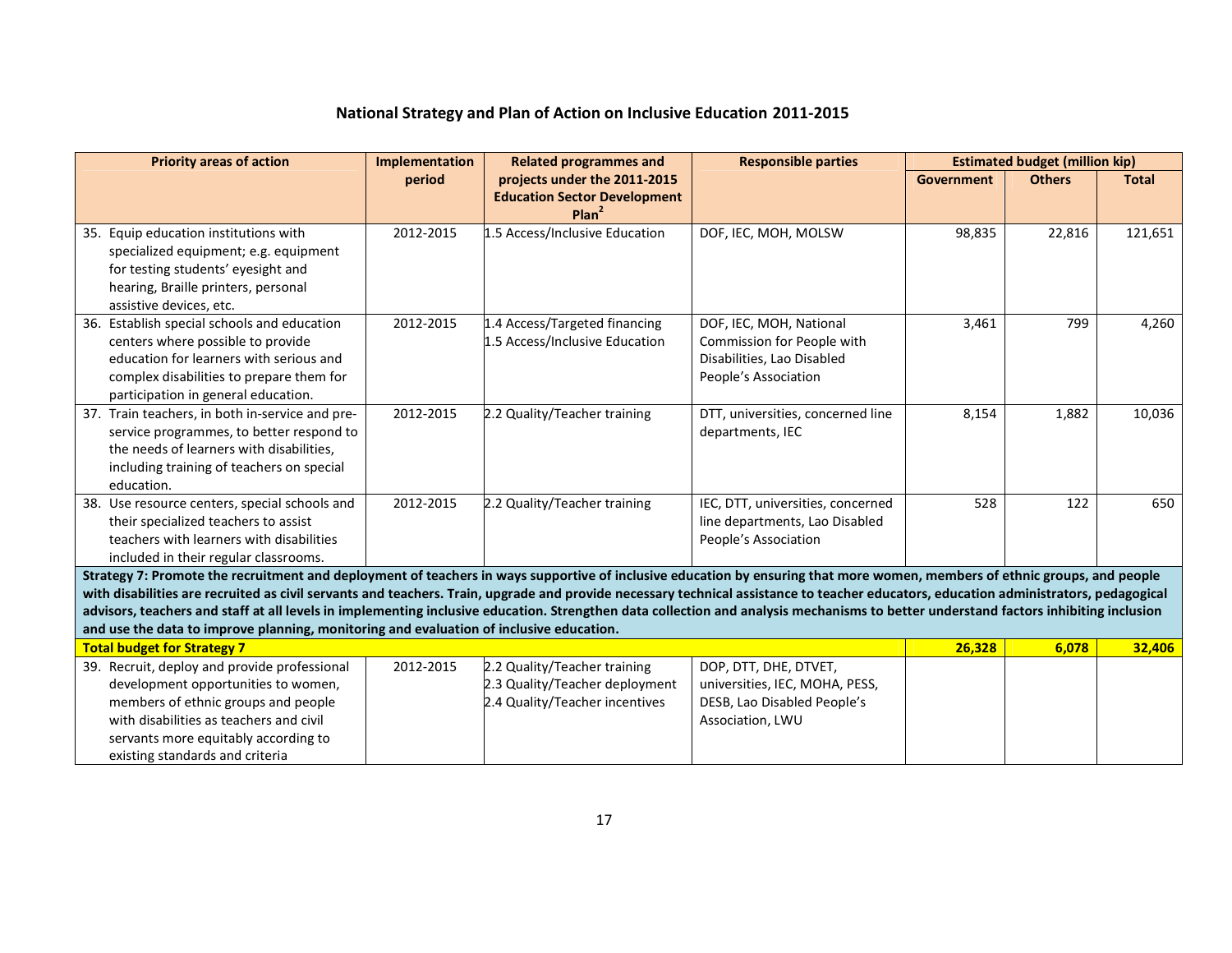| <b>Priority areas of action</b>                                                                                                                                                                                                                                                                                                                                          | Implementation | <b>Related programmes and</b>                                                                                                                  | <b>Responsible parties</b>                                  | <b>Estimated budget (million kip)</b> |                  |                  |
|--------------------------------------------------------------------------------------------------------------------------------------------------------------------------------------------------------------------------------------------------------------------------------------------------------------------------------------------------------------------------|----------------|------------------------------------------------------------------------------------------------------------------------------------------------|-------------------------------------------------------------|---------------------------------------|------------------|------------------|
|                                                                                                                                                                                                                                                                                                                                                                          | period         | projects under the 2011-2015<br><b>Education Sector Development</b><br>Plan <sup>2</sup>                                                       |                                                             | Government                            | <b>Others</b>    | <b>Total</b>     |
| 40. Train, employ, and deploy quality<br>teachers and provide incentives to these<br>teachers according to existing policies to<br>encourage teachers especially female<br>ethnic teachers to go back and teach in<br>their hometowns.                                                                                                                                   | 2012-2015      | 2.2 Quality/Teacher training<br>2.3 Quality/Teacher deployment<br>2.4 Quality/Teacher incentives                                               | DOP, DTT, IEC, MOHA, PESS,<br><b>DESB</b>                   | (-See No. 16)                         | (-See No.<br>16) | (-See No.<br>16) |
| 41. Use graduates from secondary schools<br>and universities, both male and female,<br>as volunteer teaching assistants as<br>needed.                                                                                                                                                                                                                                    | 2012-2015      | 2.2 Quality/Teacher training<br>2.3 Quality/Teacher deployment<br>2.4 Quality/Teacher incentives                                               | DOP, DTT, universities, IEC,<br>MOHA, PESS, DESB, TEIs, DSA | 1,869                                 | 431              | 2,300            |
| 42. Improve induction procedures to<br>reinforce inclusive education attitude and<br>skills of new teachers.                                                                                                                                                                                                                                                             | 2011-2015      | 2.2 Quality/Teacher training                                                                                                                   | DOP, DTT, IEC, PESS, DESB                                   | 203                                   | 47               | 250              |
| 43. Develop guidelines, training, and<br>deployment strategies for mobile<br>teachers to conduct teaching-learning in<br>remote areas where the establishment of<br>more formal schools is not feasible.                                                                                                                                                                 | 2011-2015      | 1.2 Access/Reduce repetition-<br>drop outs<br>2.2 Quality/Teacher training<br>2.3 Quality/Teacher deployment<br>2.4 Quality/Teacher incentives | DOP, DTT, IEC, MOHA, PESS                                   | 2,063                                 | 476              | 2,539            |
| 44. Strengthen and provide adequate<br>funding to the school cluster system and<br>pedagogical advisors to promote<br>inclusive education and improve<br>collaboration among member schools<br>leading not only to an increase in quality<br>across all of them but also a decrease in<br>the gap between the best- and the least-<br>performing schools in the cluster. | 2011-2015      | 3.2 Governance/District-School                                                                                                                 | DOF, DPPE, PESS, DESB, local<br>administrations             | 19,145                                | 4,420            | 23,565           |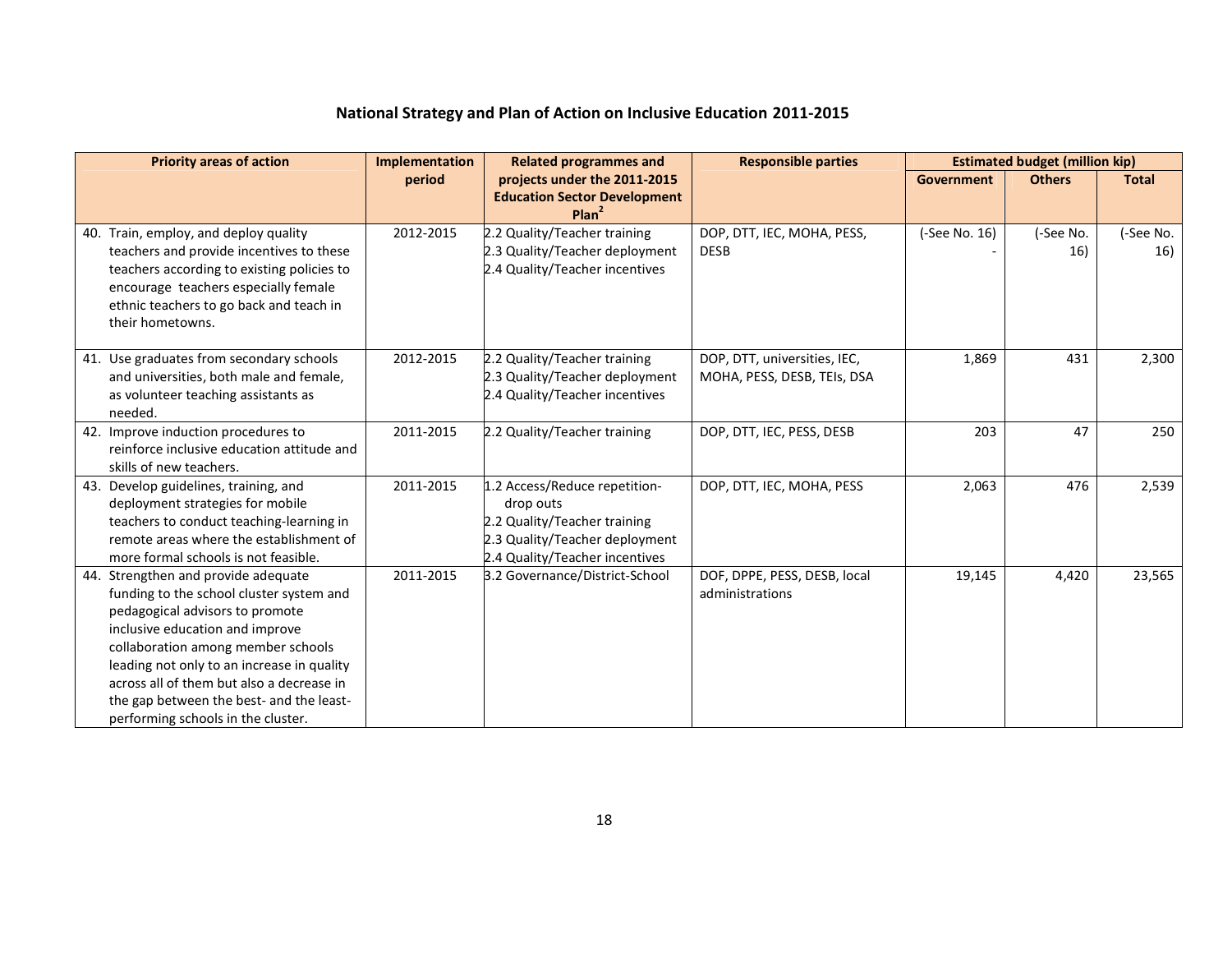| <b>Priority areas of action</b>                                                                                                                                                                                                                                                                                                                                  | Implementation | <b>Related programmes and</b>                                                            | <b>Responsible parties</b>                                                                                |                   | <b>Estimated budget (million kip)</b> |              |
|------------------------------------------------------------------------------------------------------------------------------------------------------------------------------------------------------------------------------------------------------------------------------------------------------------------------------------------------------------------|----------------|------------------------------------------------------------------------------------------|-----------------------------------------------------------------------------------------------------------|-------------------|---------------------------------------|--------------|
|                                                                                                                                                                                                                                                                                                                                                                  | period         | projects under the 2011-2015<br><b>Education Sector Development</b><br>Plan <sup>2</sup> |                                                                                                           | <b>Government</b> | <b>Others</b>                         | <b>Total</b> |
| 45. Ensure that teacher educators have<br>practical experience in the level of<br>education for which they are training<br>their students and fully understand,<br>support, and can implement the<br>principles and practices of inclusive<br>education (especially teacher educators<br>with experience in the areas of<br>disabilities and language learning). | 2011-2015      | 2.2 Quality/Teacher training                                                             | DTT. IEC. concerned line<br>departments, Lao Disabled<br>People's Association                             | 169               | 39                                    | 208          |
| 46. Study and provide training/orientation on<br>relevant legislation, plans and on-going<br>technical support to reinforce the<br>attitudes, values, and skills necessary for<br>inclusion to those responsible for<br>promoting and implementing inclusive<br>education, both within and outside<br>education sector from central to local<br>levels.          | 2011-2015      | 1.5 Access/Inclusive Education                                                           | DOP, concerned line<br>departments, IEC, other<br>concerned sectors, PESS, DESB,<br>local administrations | 211               | 49                                    | 260          |
| 47. Strengthen the Education Management<br>Information System's (EMIS) focus on<br>inclusive education by ensuring that its<br>data collection and analysis processes<br>gather and disaggregate data by gender,<br>ethnicity, disabilities, poverty levels, etc.                                                                                                | 2012-2015      | 3.3 Governance/EMIS                                                                      | ESITC, IEC, DOS/MPI, PESS, DESB,<br>education institutions                                                | 2,140             | 494                                   | 2,634        |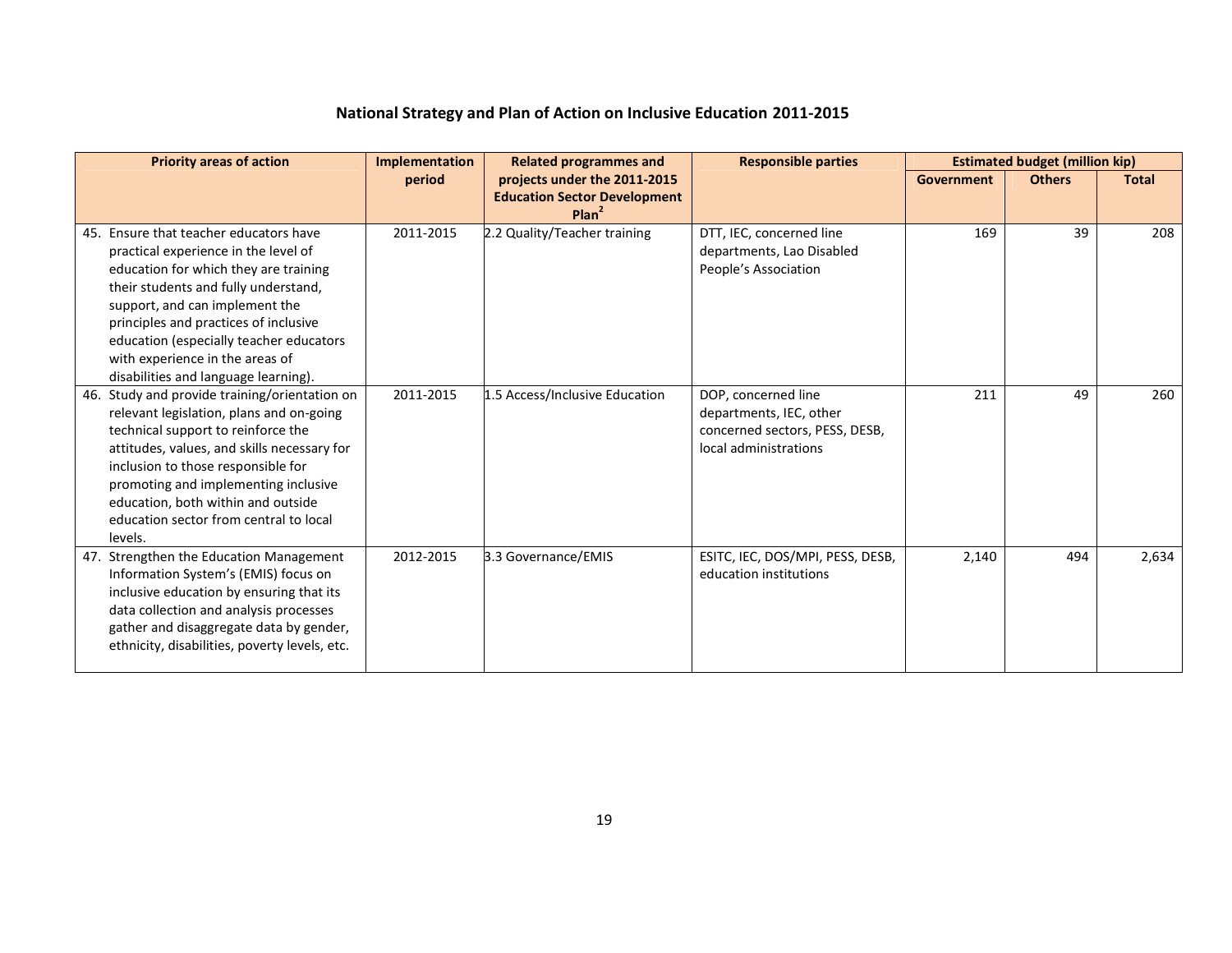| <b>Priority areas of action</b>                                                                                                                                                                                                                                                                                                                                                                           | Implementation | <b>Related programmes and</b>                                                                                                                                                                                         | <b>Responsible parties</b>                                                                               |                   | <b>Estimated budget (million kip)</b> |              |
|-----------------------------------------------------------------------------------------------------------------------------------------------------------------------------------------------------------------------------------------------------------------------------------------------------------------------------------------------------------------------------------------------------------|----------------|-----------------------------------------------------------------------------------------------------------------------------------------------------------------------------------------------------------------------|----------------------------------------------------------------------------------------------------------|-------------------|---------------------------------------|--------------|
|                                                                                                                                                                                                                                                                                                                                                                                                           | period         | projects under the 2011-2015<br><b>Education Sector Development</b><br>Plan <sup>2</sup>                                                                                                                              |                                                                                                          | <b>Government</b> | <b>Others</b>                         | <b>Total</b> |
| 48. Build the capacity of concerned<br>stakeholders at all levels, both within and<br>outside the education sector, in data<br>collection and analysis to better<br>understand factors inhibiting access to<br>education by women, ethnic people,<br>people with disabilities and other<br>disadvantaged groups and use this<br>information for the development of more<br>effective inclusive education. | 2012-2015      | 3.3 Governance/EMIS                                                                                                                                                                                                   | DOP, ESITC, IEC, SREAC, Cabinet,<br>Lao Disabled People's<br>Association                                 | 528               | 122                                   | 650          |
| Strategy 8: Promote the participation and involvement of other local stakeholders, e.g. Education Development Committees, social and business organizations of both public and                                                                                                                                                                                                                            |                |                                                                                                                                                                                                                       |                                                                                                          |                   |                                       |              |
| private sectors in implementing the National Policy on Inclusive Education.                                                                                                                                                                                                                                                                                                                               |                |                                                                                                                                                                                                                       |                                                                                                          |                   |                                       |              |
| <b>Total budget for Strategy 8</b>                                                                                                                                                                                                                                                                                                                                                                        |                |                                                                                                                                                                                                                       |                                                                                                          | 4,584             | 1,058                                 | 5,642        |
| 49. Improve inclusive education networks<br>both within and outside the education<br>sector, from central to local level, to<br>coordinate the implementation,<br>monitoring and evaluation of the<br>National Policy, Strategy and Plan of<br>Action on Inclusive Education                                                                                                                              | 2011-2015      | 1.5 Access/Inclusive Education<br>2.5 Quality/School-Students<br>performance<br>3.1 Governance/Central-<br>provincial<br>3.2 Governance/District-School<br>3.3 Governance/EMIS<br>3.6 Governance/Sector<br>monitoring | IEAWN,<br>Disabled<br>IEC,<br>Lao<br>People's Association                                                | 253               | 59                                    | 312          |
| 50. Strengthen the roles and promote the<br>participation of organizations<br>representing people with disabilities,<br>such as associations of people with<br>disabilities, associations of<br>parents/guardians of children with<br>intellectual disabilities and others in the<br>development of the education system,<br>curriculum and other services for people<br>with disabilities.               | 2011-2015      | 1.5 Access/Inclusive Education<br>2.1 Quality/Curricula<br>3.1 Governance/Central-<br>provincial                                                                                                                      | IEC, RIES, DTT, National<br>Commission for People with<br>Disabilities, MOLSW, MOH, PESS,<br><b>DESB</b> | 106               | 24                                    | 130          |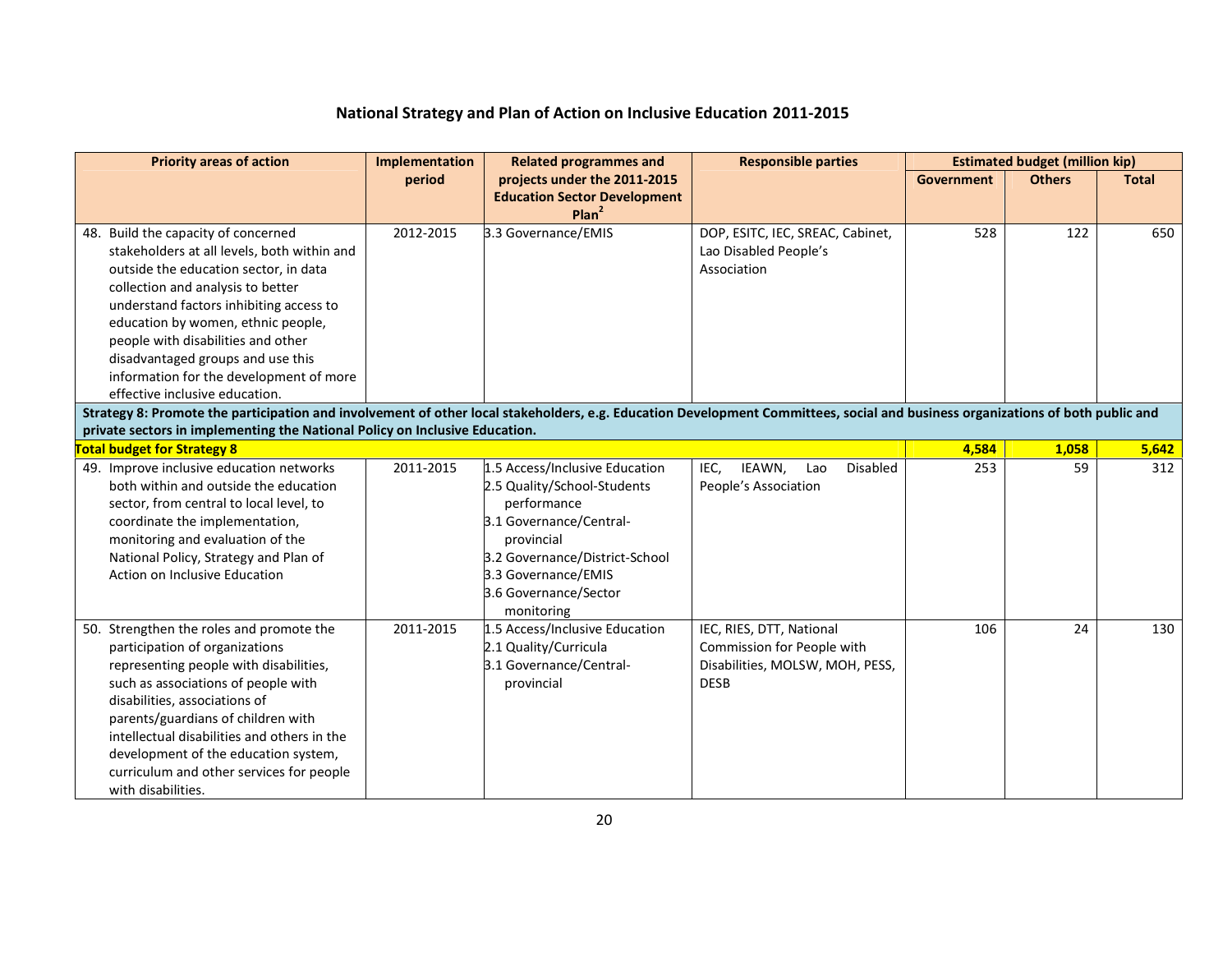| <b>Priority areas of action</b>                                                                                                                                                                                                                                                                                                                                                                        | Implementation | <b>Related programmes and</b>                                                                                                              | <b>Responsible parties</b>                                                                 |            | <b>Estimated budget (million kip)</b> |              |
|--------------------------------------------------------------------------------------------------------------------------------------------------------------------------------------------------------------------------------------------------------------------------------------------------------------------------------------------------------------------------------------------------------|----------------|--------------------------------------------------------------------------------------------------------------------------------------------|--------------------------------------------------------------------------------------------|------------|---------------------------------------|--------------|
|                                                                                                                                                                                                                                                                                                                                                                                                        | period         | projects under the 2011-2015<br><b>Education Sector Development</b><br>Plan <sup>2</sup>                                                   |                                                                                            | Government | <b>Others</b>                         | <b>Total</b> |
| 51. Strengthen the collaboration of schools,<br>communities, village education<br>development committees and local<br>administration authorities to advocate<br>for parents to send their children to<br>school, proactively identify and enrol<br>children out of school, help them learn<br>and complete basic education, and<br>continue to vocational education and<br>higher levels of education. | 2011-2015      | 1.3 Access/Private-Community<br>participation<br>1.5 Access/Inclusive Education<br>3.2 Governance/District-School                          | DPPE, DSE, DTVET, DHE, IEC, DTT,<br>PESS, DESB                                             | 4,062      | 938                                   | 5,000        |
| 52. Promote the greater involvement of<br>community leaders and parents in<br>supporting the school and its teachers<br>and in designing and implementing local<br>curriculum content that is responsive to<br>the need of learners and the community.                                                                                                                                                 | 2011-2015      | 1.3 Access/Private-Community<br>participation<br>1.5 Access/Inclusive Education<br>2.1 Quality/Curricula<br>3.2 Governance/District-School | DPPE, DSE, NFE, DPEA, DTT, IEC,<br>PESS, DESB                                              |            |                                       |              |
| 53. Disseminate information about<br>innovative teaching approaches and<br>support, with official recognition to those<br>who make an active contribution to<br>promoting inclusive education.                                                                                                                                                                                                         | 2012-2015      | 1.5 Access/Inclusive Education<br>2.5 Quality/School-Students<br>performance                                                               | DOP, IEC, concerned line<br>departments, RIES, MOICT, PESS,<br>DESB, local administrations | 162        | 38                                    | 200          |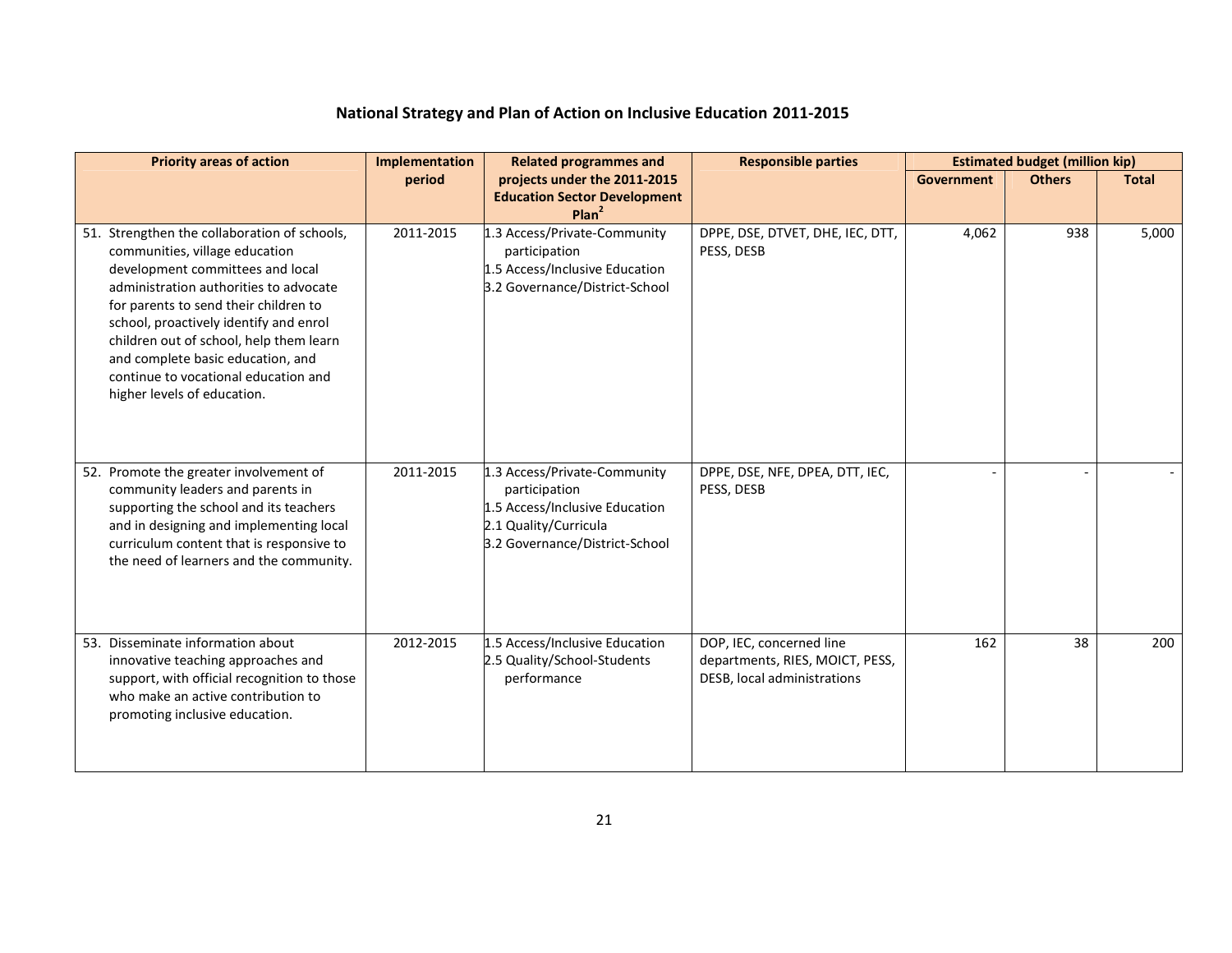| <b>Priority areas of action</b>                                                                                                                                                                                                                                                                              | <b>Implementation</b> | <b>Related programmes and</b>                                          | <b>Responsible parties</b>                        |                   | <b>Estimated budget (million kip)</b> |              |
|--------------------------------------------------------------------------------------------------------------------------------------------------------------------------------------------------------------------------------------------------------------------------------------------------------------|-----------------------|------------------------------------------------------------------------|---------------------------------------------------|-------------------|---------------------------------------|--------------|
|                                                                                                                                                                                                                                                                                                              | period                | projects under the 2011-2015                                           |                                                   | <b>Government</b> | <b>Others</b>                         | <b>Total</b> |
|                                                                                                                                                                                                                                                                                                              |                       | <b>Education Sector Development</b>                                    |                                                   |                   |                                       |              |
|                                                                                                                                                                                                                                                                                                              |                       | Plan <sup>2</sup>                                                      |                                                   |                   |                                       |              |
| Strategy 9: Gradually increase the budget for and investment in the education sector, inclusive education in particular, and mobilize needed funds from communities, international                                                                                                                           |                       |                                                                        |                                                   |                   |                                       |              |
| organizations, the private sector, and foundations as well as from other domestic and international sources.                                                                                                                                                                                                 |                       |                                                                        |                                                   |                   |                                       |              |
| <b>Total budget for Strategy 9</b>                                                                                                                                                                                                                                                                           |                       |                                                                        |                                                   | 244               | 56 <sub>2</sub>                       | 300          |
| 54. Ensure a budget allocation to the<br>education sector in general to reach 18%<br>of the national budget as mandated by<br>the Education Law as rapidly as possible,<br>with a special focus on ensuring<br>adequate funds to meet the additional<br>costs of achieving genuinely inclusive<br>education. | 2011-2015             | 1.5 Access/Inclusive Education<br>3.5 Governance/Pro-poor<br>financing | MOE, MOF, MPI, NA, PESS, local<br>administrations | 244               | 56                                    | 300          |
| 55. Promote the participation of the private<br>sector and non-governmental<br>organizations in the provision of quality<br>education, especially education for<br>excluded, disadvantaged groups                                                                                                            | 2011-2015             | 1.3 Access/Private-Community<br>participation                          | MOE, MOFA, MPI, MOHA,                             |                   |                                       |              |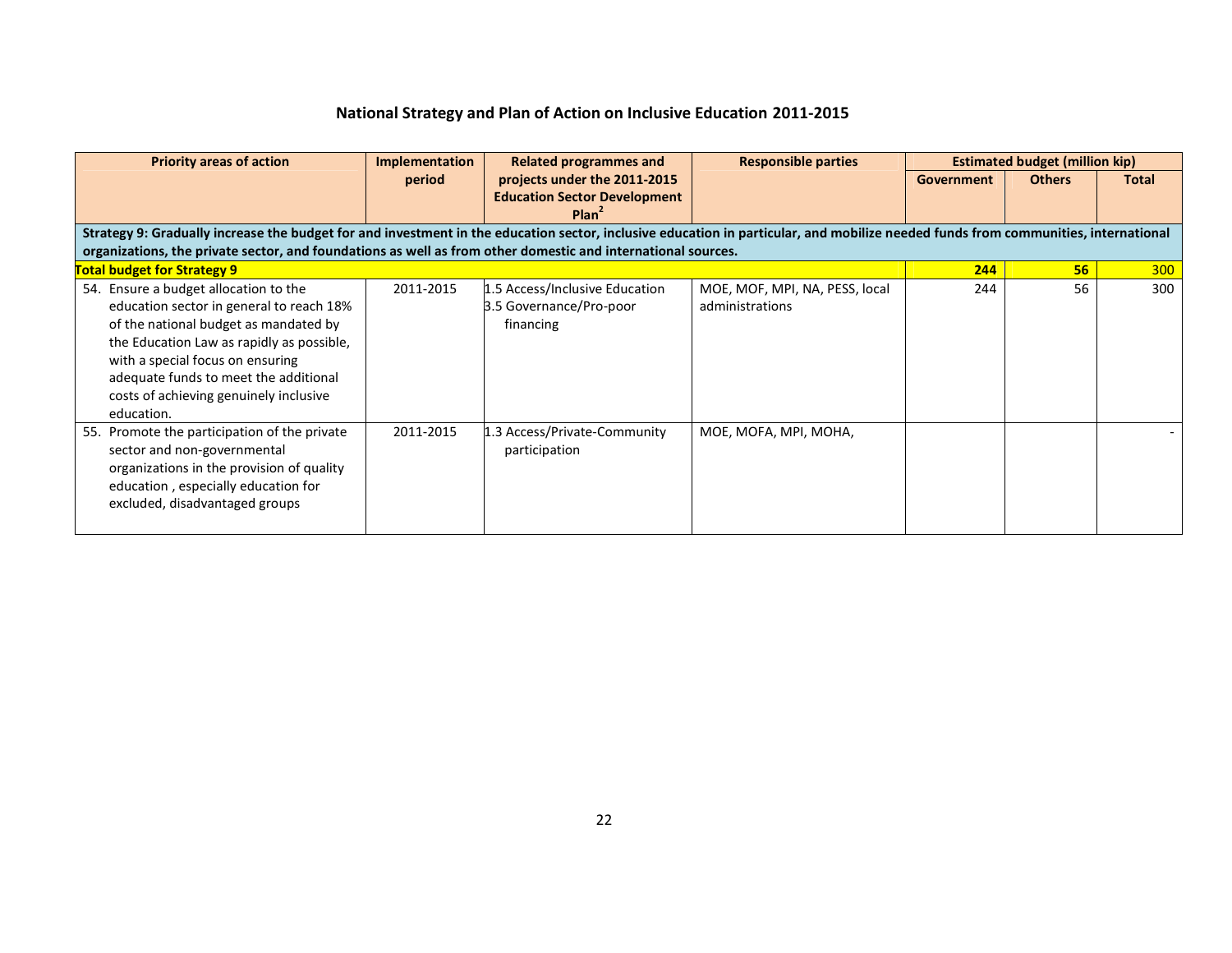## VII. FINANCIAL REQUIREMENT AND FUNDING SOURCES

As detailed in part VI above, the financial requirements for the implementation of the National Strategy and Plan of Action on Inclusive Education can be summarized as follow:

|                    | Government | <b>Others</b> | <b>Total</b><br>(in million kip) |
|--------------------|------------|---------------|----------------------------------|
| Policy area 1      | 1,884,338  | 434,995       | 2,319,333                        |
| Policy area 2      | 1,213,393  | 280,109       | 1,493,502                        |
| Policy area 3      | 1,320,833  | 304,911       | 1,625,745                        |
| Policy area 4      | 4,057      | 937           | 4,994                            |
| Policy area 5      | 1,108,905  | 255,988       | 1,364,893                        |
| Policy area 6      | 111,929    | 25,838        | 137,767                          |
| Policy area 7      | 26,328     | 6,078         | 32,406                           |
| Policy area 8      | 4,584      | 1,058         | 5,642                            |
| Policy area 9      | 244        | 56            | 300                              |
| <b>GRAND TOTAL</b> | 5,674,611  | 1,309,970     | 6,984,582                        |

Since the budget for the implementation of the National Strategy and Plan of Action on Inclusive Education is part of the overall budget presented in the Education Sector Development Plan 2011-2015, the funding sources are:

- 1. The government budget allocation to the MOE and related departments
- 2. Provincial budget allocation to Provincial Education Services
- 3. Grants and loans from development partners
- 4. Resources from international organizations and non-governmental organizations
- 5. A special budget allocation from the Namtheun II project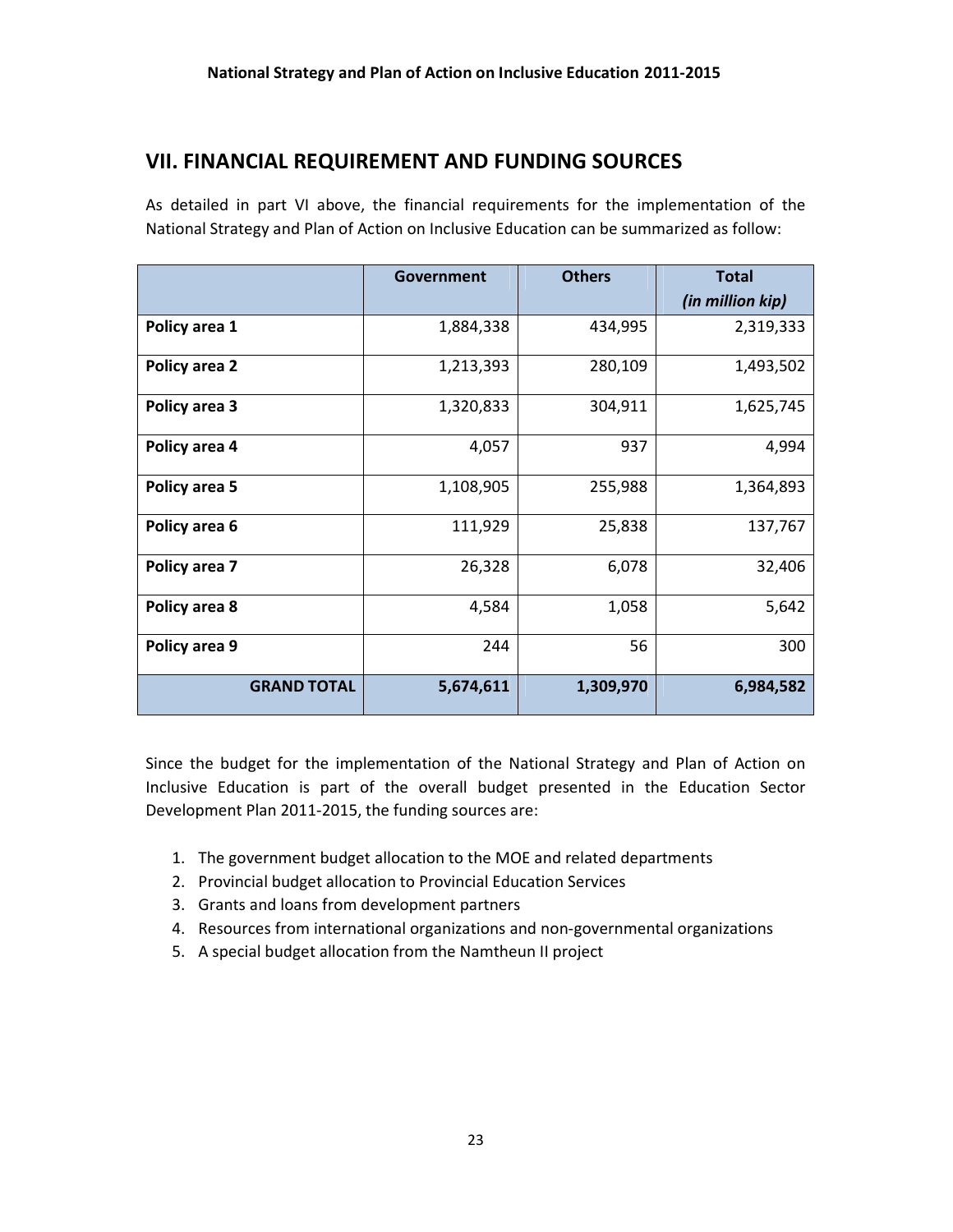## VIII. IMPLEMENTATION ARRANGEMENTS

#### 1. All concerned parties, both within and outside education sector

• to ensure that the contents of the National Strategy and Plan of Action on Inclusive Education are implemented and integrated into their respective action plans according to the delegation of their roles and tasks outlined in Part VI of this document.

#### 2. Inclusive Education and Advancement of Women Network

• to coordinate with all concerned to monitor, evaluate and report regularly to the Minister of Education on the results of the implementation of the National Strategy and Plan of Action on Inclusive Education.

#### 3. Ministry of Education and Sports

- to take the leading role in coordinating with different ministries, ministry equivalent agencies, local administrations, Provincial Education Services, District Education Offices and all sectors concerned to ensure the effective implementation of the National Strategy and Plan of Action on Inclusive Education.
- to report the results of the implementation of inclusive education to the Government regularly through the National Commission on Education Reform.

#### 4. National Commission on Education Reform

• to supervise, encourage and monitor the translation of the National Policy on Inclusive Education into practice by different ministries, equivalent committees, local administrations and relevant sectors.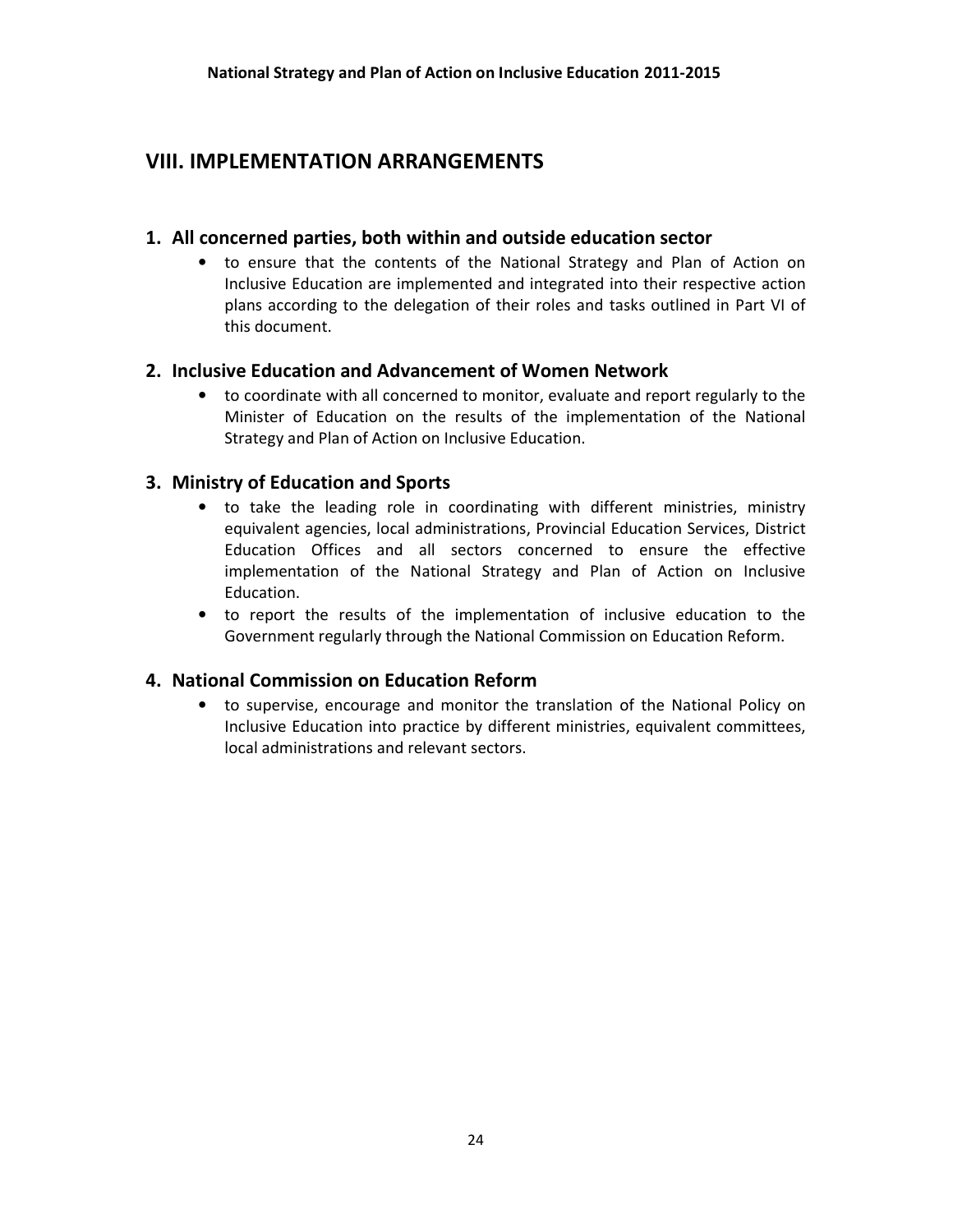#### Annex 1: EDUCATION SECTOR DEVELOPMENT PRIORITIES FOR 2011-2015

#### 1 EXPAND EQUITABLE ACCESS TO EDUCATION SERVICES

- 1.1 Reducing Cost Barriers for Education
- 1.2 Reducing Repetition and Dropout
- 1.3 Enabling Greater Private and Community Participation
- 1.4 Targeted Physical Resource Mobilization
- 1.5 Facilitating Enrolment, Progression and Completion of all Unreached Learners though Inclusive Education
- 1.6 Facilitating Access to Early Childhood Education
- 1.7 Increasing Enrolment in Upper Secondary, Upper Secondary Vocational Education, Post-secondary Technical Colleges, and Higher Education

#### 2 IMPROVE QUALITY AND EFFICIENCY OF EDUCATION SERVICES

- 2.1 Curriculum Reform and Instructional Materials Provision
- 2.2 Pre and In-Service Teacher Training and Staff Development
- 2.3 Equitable Teacher Deployment and Distribution
- 2.4 Teacher Performance, Remuneration and Incentives
- 2.5 Improved School and Student Performance Monitoring

#### 3 IMPROVE EDUCATION SECTOR GOVERNANCE AND PERFORMANCE MANAGEMENT

- 3.1 Strengthening Central and Provincial Planning and Monitoring Systems
- 3.2 Enhanced District and School Management Systems
- 3.3 Strengthening Governance, Regulatory and Information Systems
- 3.4 Strengthening Education Management and Human Resources
- 3.5 Implementing Pro-poor Education Financing Strategies
- 3.6 Operational Strategies for Improved Results in Sector Monitoring
- 3.7 Realignment of Performance Monitoring Systems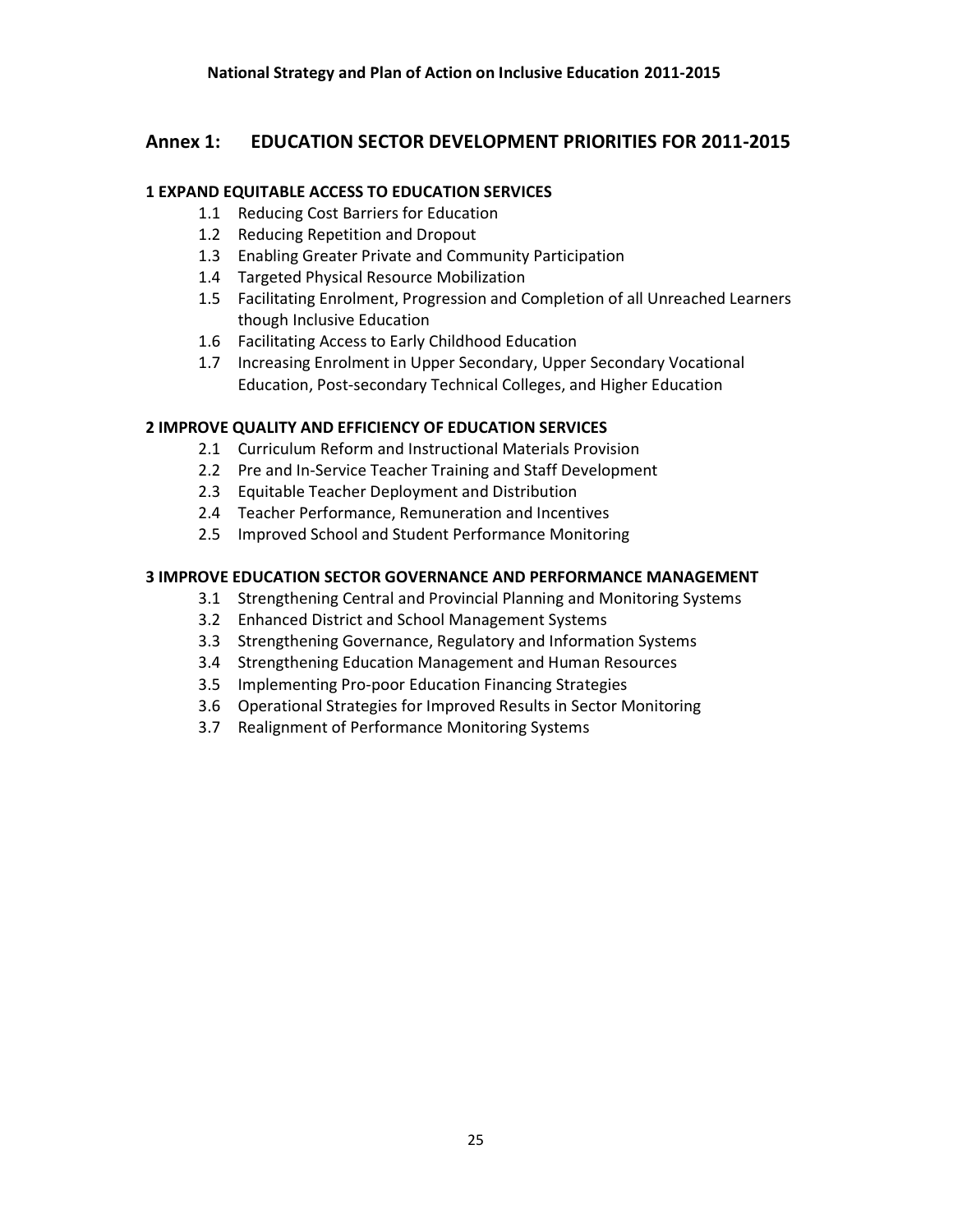#### Annex 2: DEFINITION OF TERMS

"Inclusive education"<sup>3</sup> means the provision of quality education that is continuously and appropriately adapted to the characteristics, capabilities and diverse needs of all learners. It focuses on addressing barriers to accessing education of good quality by creating friendly, safe, and protective environments for all learners, without discrimination, and encouraging learners, families and communities to be involved effectively in learning.

"Educational calendar" means the schedule of school activities defined within a particular academic year.

"Gender equality"<sup>4</sup> occurs when men and women have equal value and opportunities in political, economic, and socio-cultural affairs; in families; and in national security, defense and international cooperation as stipulated in the Constitution and laws of the Lao PDR.

"Gender roles" <sup>5</sup> are the socio-cultural relationships between women and men that are developed in our societies and our cultures through socialization and education in the family, school, religion and environment. Gender roles are different from place to place, community to community and over time.

"Discrimination against women"<sup>6</sup> refers to all forms of discrimination, barriers, or genderinduced restrictions which affect the recognition of women by society in terms of the realization of their rights, gender equality, and freedom in political, economic, cultural, social and other affairs.

"Ethnic groups"<sup>7</sup> are groups of people who share a common spoken language, have a shared historical background and cultural basis and believe they originate from a common ancestry.

"People with disabilities"<sup>8</sup> are those who have long-term physical, mental, intellectual or sensory impairments which, in interaction with various barriers, may hinder their full and effective participation in society on an equal basis with others.

"Assistive devices" are all equipment that support people with disabilities to be able to perform activities in their daily lives, such as wheel chairs and lift chairs, canes, glasses, hearing aids, artificial limbs, etc.

l,

<sup>3</sup> Adapted from the 48th International Conference on Education on Inclusive Education (2008) and from the 'Approach, Scope and Content' of Inclusive Education in the Conclusions and Recommendations of the 48th session of the International Conference on Education (ICE) on Inclusive Education, Geneva 2008

<sup>4</sup> The Law on Development and Protection of Women, 2006, Article 13.

<sup>5</sup> Gender in Development, Lao Women's Union, 2000

<sup>6</sup> Convention on the Elimination of All Forms of Discrimination against Women, National Commission for Promotion of Advancement of Women, page 3.

<sup>7 49</sup> ethnic groups in Lao PDR, Ethnic Affairs Committee, National Assembly, 2009

<sup>8 (</sup>Draft) Decree on People with Disabilities, Article 2